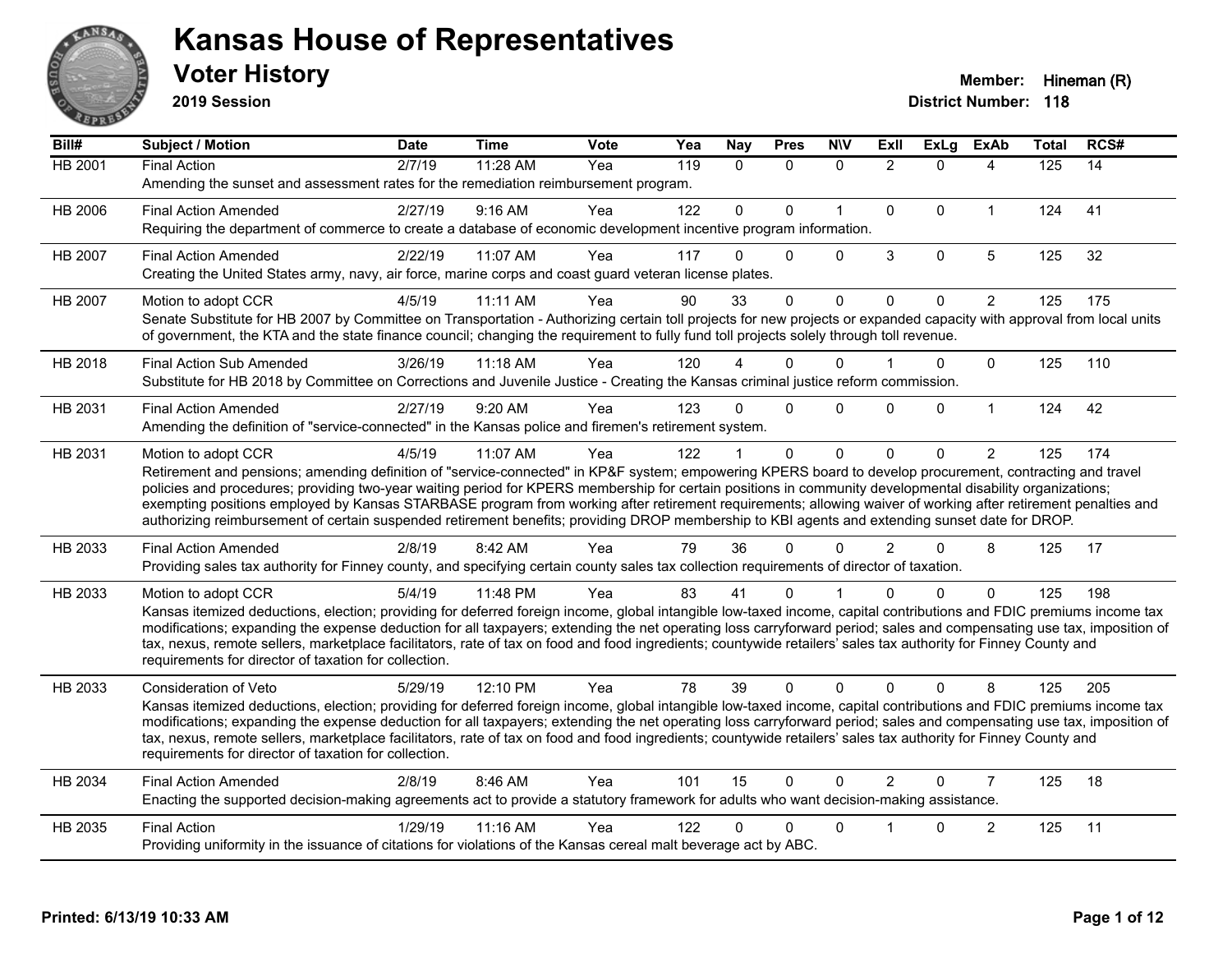

**2019 Session**

**Voter History Member:** Hineman (R)

| Bill#   | Subject / Motion                                                                                                                                                 | <b>Date</b> | <b>Time</b> | Vote | Yea              | <b>Nay</b>     | <b>Pres</b> | <b>NIV</b>   | Exll           | <b>ExLg</b>  | <b>ExAb</b>    | <b>Total</b>     | RCS#             |
|---------|------------------------------------------------------------------------------------------------------------------------------------------------------------------|-------------|-------------|------|------------------|----------------|-------------|--------------|----------------|--------------|----------------|------------------|------------------|
| HB 2035 | Motion to Concur                                                                                                                                                 | 3/26/19     | 12:29 PM    | Yea  | $\overline{122}$ | 2              | $\Omega$    | $\mathbf{0}$ | -1             | $\Omega$     | $\mathbf{0}$   | $\overline{125}$ | $\overline{142}$ |
|         | Providing uniformity in the issuance of citations for violations of the Kansas cereal malt beverage act by ABC.                                                  |             |             |      |                  |                |             |              |                |              |                |                  |                  |
| HB 2038 | <b>Final Action</b>                                                                                                                                              | 2/7/19      | 11:29 AM    | Yea  | 114              | 5              | $\Omega$    | $\mathbf 0$  | $\overline{2}$ | $\Omega$     | $\overline{4}$ | 125              | 15               |
|         | Revoking spousal inheritance rights upon divorce.                                                                                                                |             |             |      |                  |                |             |              |                |              |                |                  |                  |
| HB 2038 | Mot to Concur in Conference                                                                                                                                      | 4/5/19      | 5:17 PM     | Yea  | 120              | $\mathbf 0$    | 0           | $\mathbf 0$  | 0              | 0            | $\sqrt{5}$     | 125              | 187              |
|         | Revoking spousal inheritance rights upon divorce.                                                                                                                |             |             |      |                  |                |             |              |                |              |                |                  |                  |
|         |                                                                                                                                                                  |             |             |      |                  |                |             |              |                |              |                |                  |                  |
| HB 2039 | <b>Final Action Amended</b><br>Extending recognition of tribal court judgments pursuant to supreme court rules.                                                  | 2/7/19      | 11:30 AM    | Yea  | 119              | $\Omega$       | $\Omega$    | $\mathbf{0}$ | $\overline{2}$ | $\mathbf 0$  | $\overline{A}$ | 125              | 16               |
|         |                                                                                                                                                                  |             |             |      |                  |                |             |              |                |              |                |                  |                  |
| HB 2039 | Motion to adopt CCR                                                                                                                                              | 4/5/19      | 3:00 PM     | Yea  | 121              | $\mathbf 0$    | 0           | $\pmb{0}$    | $\mathbf 0$    | $\Omega$     | $\overline{4}$ | 125              | 181              |
|         | Updating laws concerning limited liability companies; exempting animal shelters from registration requirements as charitable organizations.                      |             |             |      |                  |                |             |              |                |              |                |                  |                  |
| HB 2041 | <b>Final Action</b>                                                                                                                                              | 3/21/19     | 11:50 AM    | Yea  | 94               | 29             | $\Omega$    | $\Omega$     | $\Omega$       |              | $\mathbf{1}$   | 125              | 99               |
|         | Prohibiting certain unfair or deceptive acts or practices under a life insurance policy for a living organ donor.                                                |             |             |      |                  |                |             |              |                |              |                |                  |                  |
| HB 2044 | <b>Final Action</b>                                                                                                                                              | 2/6/19      | 11:18 AM    | Yea  | 115              |                | $\Omega$    | 0            | 5              |              | 3              | 125              | 12               |
|         | Income tax credit for taxpayer purchases of certain goods and services from qualified vendors providing employment for blind or disabled individuals.            |             |             |      |                  |                |             |              |                |              |                |                  |                  |
| HB 2048 | <b>Emergency Final Action Amended</b>                                                                                                                            | 2/27/19     | 11:59 AM    | Yea  | 122              | $\overline{2}$ | $\Omega$    | $\Omega$     | $\Omega$       | $\Omega$     | $\mathbf{0}$   | 124              | 67               |
|         | Clarifying the definition of comparable offense under the Kansas criminal code.                                                                                  |             |             |      |                  |                |             |              |                |              |                |                  |                  |
|         |                                                                                                                                                                  |             |             |      |                  |                |             |              |                |              |                |                  |                  |
| HB 2054 | <b>Final Action Amended</b><br>Providing for fully-insured association health plans.                                                                             | 3/26/19     | 11:20 AM    | Yea  | 101              | 23             | 0           | $\pmb{0}$    | $\mathbf 1$    | $\mathbf 0$  | $\mathbf 0$    | 125              | 111              |
|         |                                                                                                                                                                  |             |             |      |                  |                |             |              |                |              |                |                  |                  |
| HB 2063 | <b>Final Action</b>                                                                                                                                              | 2/6/19      | 11:20 AM    | Yea  | 102              | 14             | 0           | $\mathbf 0$  | 5              | 1            | $\mathbf{3}$   | 125              | 13               |
|         | Relating to the applicability of conditions for operating recreational trails.                                                                                   |             |             |      |                  |                |             |              |                |              |                |                  |                  |
| HB 2066 | <b>Final Action Amended</b>                                                                                                                                      | 3/21/19     | 12:10 PM    | Yea  | 69               | 54             | $\Omega$    | $\mathbf{0}$ | $\mathbf{0}$   | $\mathbf{1}$ | $\mathbf{1}$   | 125              | 100              |
|         | Expanding medicaid eligibility by enacting the KanCare bridge to a healthy Kansas program.                                                                       |             |             |      |                  |                |             |              |                |              |                |                  |                  |
| HB 2070 | <b>Final Action</b>                                                                                                                                              | 2/20/19     | 11:20 AM    | Yea  | 121              | $\mathbf{0}$   | $\Omega$    | $\mathbf{0}$ | $\overline{2}$ | $\Omega$     | $\overline{2}$ | 125              | 22               |
|         | Designating a portion of United States highway 75 as the John Armstrong memorial highway.                                                                        |             |             |      |                  |                |             |              |                |              |                |                  |                  |
| HB 2070 | Motion to Concur                                                                                                                                                 | 4/4/19      | 10:48 AM    | Yea  | 122              | $\mathbf{0}$   | 0           | 0            |                | $\Omega$     | $\overline{2}$ | 125              | 162              |
|         | Designating a portion of United States highway 75 as the John Armstrong memorial highway and a bridge on United States highway 77 as the SGT Kevin A. Gilbertson |             |             |      |                  |                |             |              |                |              |                |                  |                  |
|         | memorial bridge.                                                                                                                                                 |             |             |      |                  |                |             |              |                |              |                |                  |                  |
| HB 2082 | <b>Final Action Amended</b>                                                                                                                                      | 3/21/19     | 12:11 PM    | Yea  | 122              | $\mathbf{1}$   | 0           | $\mathbf 0$  | $\Omega$       | 1            | $\mathbf{1}$   | 125              | 101              |
|         | Allowing pharmacists to administer drugs pursuant to a prescription order.                                                                                       |             |             |      |                  |                |             |              |                |              |                |                  |                  |
|         |                                                                                                                                                                  |             |             |      |                  |                |             |              |                |              |                |                  |                  |
| HB 2084 | <b>Final Action Amended</b><br>Amending the Kansas 911 act.                                                                                                      | 2/27/19     | 9:23 AM     | Yea  | 94               | 29             | 0           | 0            | 0              | 0            | $\overline{1}$ | 124              | 43               |
|         |                                                                                                                                                                  |             |             |      |                  |                |             |              |                |              |                |                  |                  |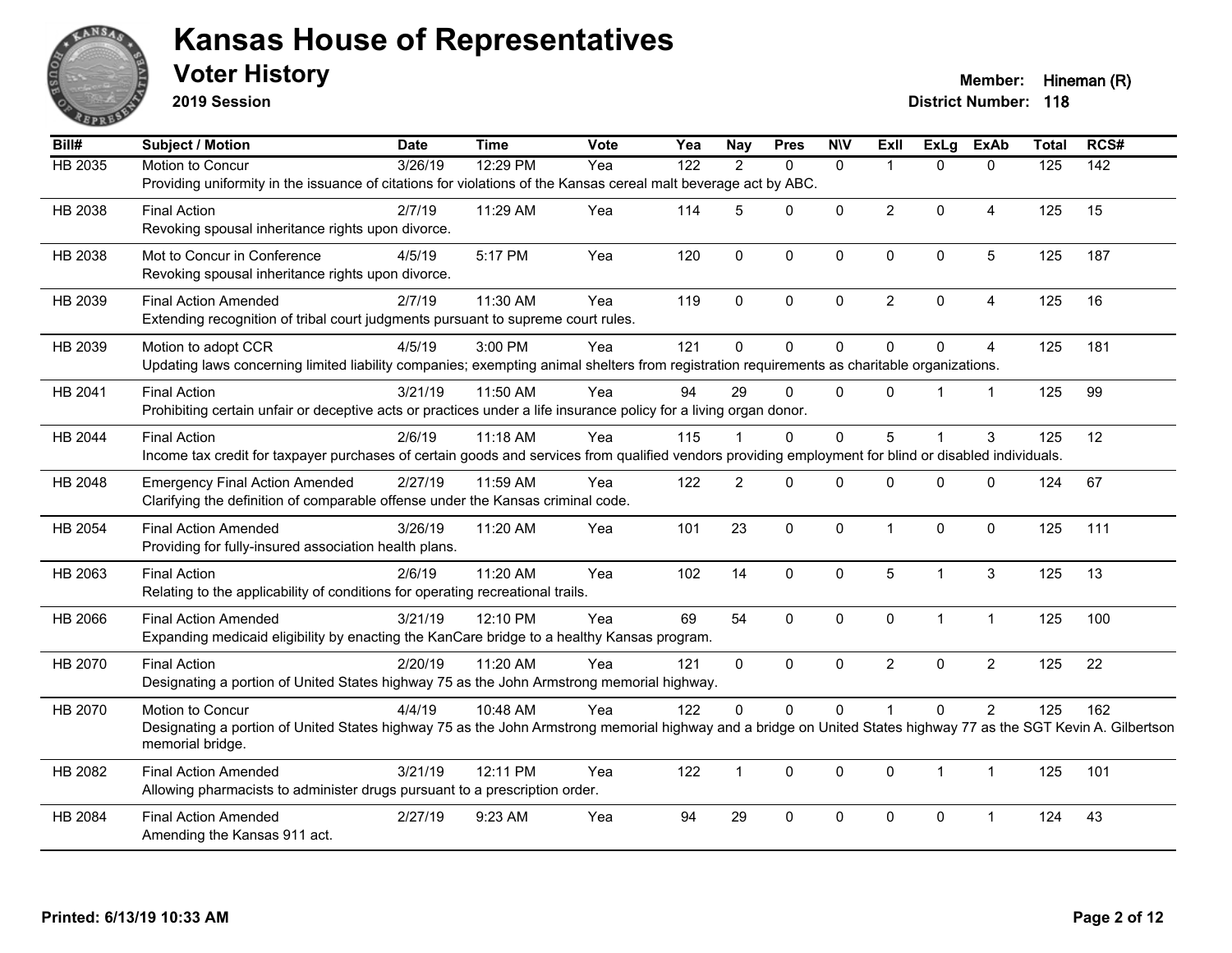

**2019 Session**

| $\overline{BiII#}$ | Subject / Motion                                                                                                                                                                                  | <b>Date</b> | <b>Time</b> | Vote | Yea | <b>Nay</b>    | <b>Pres</b> | <b>NIV</b>   | ExII           | <b>ExLg</b> | <b>ExAb</b>    | <b>Total</b> | RCS# |
|--------------------|---------------------------------------------------------------------------------------------------------------------------------------------------------------------------------------------------|-------------|-------------|------|-----|---------------|-------------|--------------|----------------|-------------|----------------|--------------|------|
| HB 2084            | Motion to Concur                                                                                                                                                                                  | 4/4/19      | 10:57 AM    | Yea  | 87  | 35            | $\Omega$    | $\mathbf{0}$ | $\overline{1}$ | $\Omega$    | $\overline{2}$ | 125          | 163  |
|                    | Amending the Kansas 911 act.                                                                                                                                                                      |             |             |      |     |               |             |              |                |             |                |              |      |
| HB 2085            | <b>Final Action Amended</b>                                                                                                                                                                       | 2/22/19     | 11:08 AM    | Yea  | 117 | $\Omega$      | $\Omega$    | $\mathbf{0}$ | 3              | $\Omega$    | 5              | 125          | 33   |
|                    | Concerning requirements for the reinstatement of a forfeited benefit unit of a rural water district.                                                                                              |             |             |      |     |               |             |              |                |             |                |              |      |
| HB 2085            | Mot to Concur in Conference                                                                                                                                                                       | 4/4/19      | 10:59 AM    | Yea  | 122 | $\Omega$      | $\Omega$    | $\mathbf 0$  | $\mathbf{1}$   | $\Omega$    | $\overline{2}$ | 125          | 164  |
|                    | Extending the repayment period for municipal loans for public water supply projects and clarifying the reinstatement requirements for rural water district forfeited<br>benefit units.            |             |             |      |     |               |             |              |                |             |                |              |      |
| HB 2087            | <b>Final Action Amended</b>                                                                                                                                                                       | 2/21/19     | 11:20 AM    | Yea  | 116 | 1             | $\mathbf 0$ | 0            | 4              | 1           | 3              | 125          | 26   |
|                    | Allowing certain light screening material on motor vehicle windows.                                                                                                                               |             |             |      |     |               |             |              |                |             |                |              |      |
| HB 2087            | Motion to adopt CCR                                                                                                                                                                               | 4/5/19      | 11:14 AM    | Yea  | 123 | $\mathbf 0$   | $\mathbf 0$ | $\pmb{0}$    | $\pmb{0}$      | 0           | $\overline{2}$ | 125          | 176  |
|                    | Changing the definition of school bus for purposes of the motor-fuel tax law.                                                                                                                     |             |             |      |     |               |             |              |                |             |                |              |      |
| HB 2097            | <b>Final Action</b>                                                                                                                                                                               | 2/21/19     | 11:21 AM    | Yea  | 116 | $\mathbf{1}$  | $\mathbf 0$ | $\pmb{0}$    | $\overline{4}$ | 1           | 3              | 125          | 27   |
|                    | Providing method for calculating cost of keeping civil prisoners in county jail.                                                                                                                  |             |             |      |     |               |             |              |                |             |                |              |      |
| HB 2101            | <b>Final Action Amended</b>                                                                                                                                                                       | 2/22/19     | 11:09 AM    | Yea  | 116 | $\mathbf{1}$  | $\mathbf 0$ | $\pmb{0}$    | 3              | $\mathbf 0$ | 5              | 125          | 34   |
|                    | Updating state credit union statutes.                                                                                                                                                             |             |             |      |     |               |             |              |                |             |                |              |      |
| HB 2103            | <b>Final Action</b>                                                                                                                                                                               | 2/27/19     | 9:24 AM     | Yea  | 122 | 1             | $\Omega$    | $\mathbf{0}$ | $\Omega$       | $\Omega$    | $\mathbf{1}$   | 124          | 44   |
|                    | Amending the revised Kansas code for care of children to provide requirements for placement of a child in a qualified residential treatment program.                                              |             |             |      |     |               |             |              |                |             |                |              |      |
| HB 2103            | Motion to Concur                                                                                                                                                                                  | 4/4/19      | 11:02 AM    | Yea  | 120 | $\mathcal{P}$ | $\Omega$    | $\Omega$     | $\overline{1}$ | $\Omega$    | $\overline{2}$ | 125          | 165  |
|                    | Amending the revised Kansas code for care of children to provide requirements for placement of a child in a qualified residential treatment program.                                              |             |             |      |     |               |             |              |                |             |                |              |      |
| HB 2104            | <b>Final Action Amended</b>                                                                                                                                                                       | 2/21/19     | 11:22 AM    | Yea  | 117 | $\Omega$      | $\Omega$    | $\Omega$     | 4              |             | 3              | 125          | 28   |
|                    | Amendments related to driving under the influence, including preliminary screening tests, implied consent advisories and test refusal.                                                            |             |             |      |     |               |             |              |                |             |                |              |      |
| HB 2105            | <b>Final Action</b>                                                                                                                                                                               | 2/21/19     | 11:23 AM    | Yea  | 117 | $\Omega$      | $\Omega$    | $\mathbf 0$  | 4              | 1           | 3              | 125          | 29   |
|                    | Updating laws concerning limited liability companies.                                                                                                                                             |             |             |      |     |               |             |              |                |             |                |              |      |
| HB 2118            | <b>Final Action Amended</b>                                                                                                                                                                       | 3/27/19     | 8:54 AM     | Nay  | 106 | 18            | $\Omega$    | $\mathbf{0}$ | $\mathbf{0}$   | $\Omega$    | $\mathbf{1}$   | 125          | 149  |
|                    | Providing income tax credits for aerospace and aviation program graduates and their employers.                                                                                                    |             |             |      |     |               |             |              |                |             |                |              |      |
| HB 2119            | <b>Final Action Amended</b>                                                                                                                                                                       | 2/22/19     | 11:10 AM    | Yea  | 117 | $\Omega$      | $\Omega$    | $\mathbf 0$  | 3              | $\Omega$    | 5              | 125          | 35   |
|                    | Empowering the KPERS board to develop policies and procedures relating to procurement, enter into certain contracts and allow travel for trustees and employees of<br>the system.                 |             |             |      |     |               |             |              |                |             |                |              |      |
| HB 2119            | Motion to adopt CCR                                                                                                                                                                               | 4/5/19      | 5:14 PM     | Yea  | 117 | 3             | $\Omega$    | $\Omega$     | $\Omega$       | $\Omega$    | 5              | 125          | 186  |
|                    | Providing for licensed pharmacists to administer certain drugs, authorizing certain business entities to hire physicians and chiropractors and requiring electronic<br>prescriptions for opiates. |             |             |      |     |               |             |              |                |             |                |              |      |
| HB 2123            | <b>Final Action</b>                                                                                                                                                                               | 2/20/19     | 11:08 AM    | Yea  | 121 | $\mathbf{0}$  | $\Omega$    | $\mathbf{0}$ | $\overline{c}$ | $\Omega$    | $\overline{2}$ | 125          | 23   |
|                    | Amending the Kansas national guard educational assistance act.                                                                                                                                    |             |             |      |     |               |             |              |                |             |                |              |      |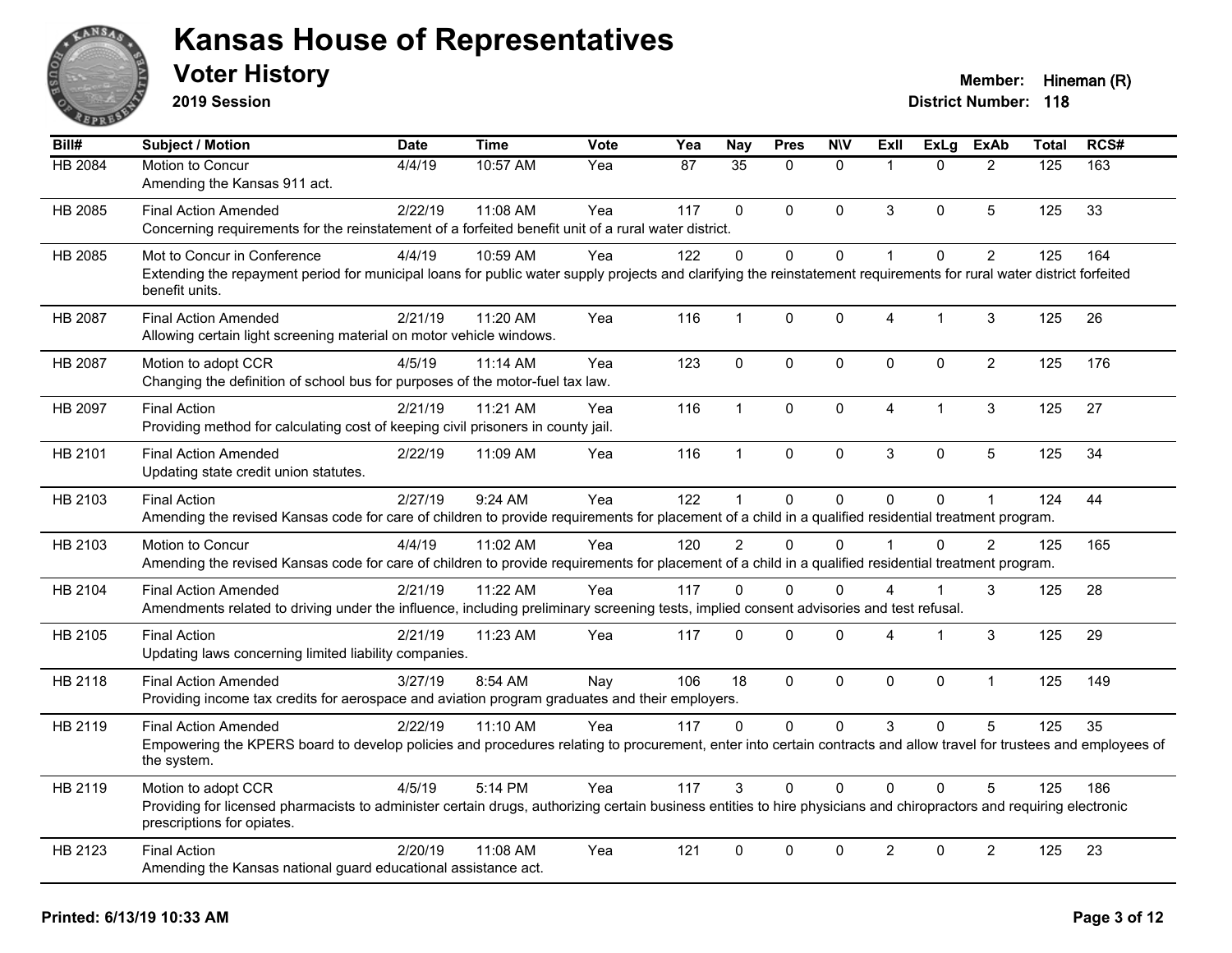

**2019 Session**

| Bill#          | Subject / Motion                                                                                                                                                                                                                                                         | <b>Date</b> | <b>Time</b> | <b>Vote</b> | Yea               | <b>Nay</b>     | <b>Pres</b>    | <b>NIV</b>  | ExII                 | <b>ExLg</b>    | <b>ExAb</b>    | <b>Total</b> | RCS#            |
|----------------|--------------------------------------------------------------------------------------------------------------------------------------------------------------------------------------------------------------------------------------------------------------------------|-------------|-------------|-------------|-------------------|----------------|----------------|-------------|----------------------|----------------|----------------|--------------|-----------------|
| <b>HB 2125</b> | <b>Final Action</b>                                                                                                                                                                                                                                                      | 2/21/19     | 11:24 AM    | Yea         | $\frac{115}{115}$ | $\overline{2}$ | $\mathbf{0}$   | $\Omega$    | $\overline{4}$       |                | 3              | 125          | $\overline{30}$ |
|                | Requiring licensees operating a motor vehicle to promptly deliver driver's license upon demand by authorized persons.                                                                                                                                                    |             |             |             |                   |                |                |             |                      |                |                |              |                 |
| HB 2126        | <b>Final Action Amended</b>                                                                                                                                                                                                                                              | 2/27/19     | 9:25 AM     | Yea         | 113               | 10             | $\Omega$       | $\Omega$    | $\Omega$             | $\mathbf{0}$   | $\mathbf{1}$   | 124          | 45              |
|                | Regulating the operation of electric-assisted scooters on roads and highways.                                                                                                                                                                                            |             |             |             |                   |                |                |             |                      |                |                |              |                 |
| HB 2126        | Motion to adopt CCR                                                                                                                                                                                                                                                      | 4/5/19      | 11:16 AM    | Yea         | 123               | $\mathbf 0$    | $\mathbf 0$    | 0           | $\Omega$             | $\mathbf 0$    | $\overline{2}$ | 125          | 177             |
|                | Adopting the Driver's Privacy Protection Act.                                                                                                                                                                                                                            |             |             |             |                   |                |                |             |                      |                |                |              |                 |
| HB 2127        | <b>Final Action</b>                                                                                                                                                                                                                                                      | 2/21/19     | 11:25 AM    | Yea         | 117               | $\mathbf 0$    | $\mathbf 0$    | 0           | 4                    | $\overline{1}$ | 3              | 125          | 31              |
|                | Eliminating the marking requirements for certain truck and truck tractors.                                                                                                                                                                                               |             |             |             |                   |                |                |             |                      |                |                |              |                 |
| HB 2133        | <b>Final Action Amended</b>                                                                                                                                                                                                                                              | 3/13/19     | 11:22 AM    | Yea         | 121               | $\overline{2}$ | $\mathbf 0$    | 0           | $\mathbf{0}$         | $\mathbf 0$    | $\mathbf{1}$   | 124          | 84              |
|                | Required reporting for entities who deliver alcoholic liquors to consumers.                                                                                                                                                                                              |             |             |             |                   |                |                |             |                      |                |                |              |                 |
| HB 2137        | <b>Final Action</b>                                                                                                                                                                                                                                                      | 3/26/19     | 11:21 AM    | Yea         | 124               | $\mathbf 0$    | $\mathbf{0}$   | $\mathbf 0$ | $\blacktriangleleft$ | $\mathbf{0}$   | $\mathbf 0$    | 125          | 112             |
|                | Legislative review of exceptions to disclosure of public records under the Kansas open records act.                                                                                                                                                                      |             |             |             |                   |                |                |             |                      |                |                |              |                 |
|                |                                                                                                                                                                                                                                                                          | 2/27/19     | 9:27 AM     |             | 123               | $\Omega$       | $\mathbf{0}$   |             | $\Omega$             |                |                |              | 46              |
| HB 2140        | <b>Final Action</b><br>Allowing agents of the KBI to participate in the Kansas DROP act and extending the sunset date for the act.                                                                                                                                       |             |             | Yea         |                   |                |                | $\mathbf 0$ |                      | $\mathbf 0$    | $\mathbf{1}$   | 124          |                 |
|                |                                                                                                                                                                                                                                                                          |             |             |             |                   |                |                |             |                      |                |                |              |                 |
| HB 2140        | Motion to adopt CCR                                                                                                                                                                                                                                                      | 5/4/19      | 10:04 PM    | Yea         | 98                | 26             | $\mathbf{0}$   | 1           | $\Omega$             | $\mathbf{0}$   | $\mathbf{0}$   | 125          | 197             |
|                | Providing sales tax authority for Dickinson, Finney, Jackson, Russell, Thomas and Wabaunsee counties; specifying certain county sales tax collection requirements of<br>director of taxation; and providing a sales tax exemption for sales of certain coins or bullion. |             |             |             |                   |                |                |             |                      |                |                |              |                 |
| HB 2143        | <b>Final Action</b>                                                                                                                                                                                                                                                      | 2/20/19     | 11:09 AM    | Yea         | 121               | $\mathbf 0$    | $\mathbf 0$    | 0           | $\overline{2}$       | $\mathbf 0$    | $\overline{2}$ | 125          | 24              |
|                | Updating the version of risk-based capital instructions in effect.                                                                                                                                                                                                       |             |             |             |                   |                |                |             |                      |                |                |              |                 |
|                |                                                                                                                                                                                                                                                                          |             |             |             |                   |                |                |             |                      |                |                |              |                 |
| HB 2144        | <b>Emergency Final Action Amended</b>                                                                                                                                                                                                                                    | 2/27/19     | 12:02 PM    | Yea         | 84                | 40             | $\Omega$       | $\Omega$    | $\Omega$             | $\mathbf{0}$   | $\mathbf{0}$   | 124          | 68              |
|                | Budget and taxing authority of community colleges; articulation of credits; and student residency requirements.                                                                                                                                                          |             |             |             |                   |                |                |             |                      |                |                |              |                 |
| HB 2144        | Mot to Concur in Conference                                                                                                                                                                                                                                              | 4/4/19      | 11:06 AM    | Yea         | 116               | 6              | $\mathbf{0}$   | $\mathbf 0$ | $\mathbf 1$          | $\mathbf 0$    | $\overline{c}$ | 125          | 166             |
|                | Requiring community colleges to publish certain taxpayer and student transparency data.                                                                                                                                                                                  |             |             |             |                   |                |                |             |                      |                |                |              |                 |
| HB 2147        | <b>Final Action Amended</b>                                                                                                                                                                                                                                              | 2/27/19     | 9:28 AM     | Yea         | 123               | $\mathbf 0$    | $\mathbf 0$    | 0           | $\Omega$             | $\mathbf 0$    | $\overline{1}$ | 124          | 47              |
|                | Increasing bond maturity limitations in the Kansas rural housing incentive district act.                                                                                                                                                                                 |             |             |             |                   |                |                |             |                      |                |                |              |                 |
| HB 2154        | <b>Final Action</b>                                                                                                                                                                                                                                                      | 3/27/19     | 8:56 AM     | Yea         | 111               | 12             | $\overline{1}$ | $\mathbf 0$ | $\Omega$             | $\mathbf 0$    | $\mathbf{1}$   | 125          | 150             |
|                | Making unemployment benefits available for federal and state employees who are required to work without pay.                                                                                                                                                             |             |             |             |                   |                |                |             |                      |                |                |              |                 |
| HB 2160        | <b>Final Action Amended</b>                                                                                                                                                                                                                                              | 3/8/19      | 8:38 AM     | Yea         | 112               | $\overline{7}$ | $\mathbf 0$    | $\mathbf 0$ | $\mathbf 0$          | $\mathbf{1}$   | $\overline{4}$ | 124          | 78              |
|                | Providing sales tax authority for Wabaunsee county.                                                                                                                                                                                                                      |             |             |             |                   |                |                |             |                      |                |                |              |                 |
| HB 2167        | <b>Final Action Amended</b>                                                                                                                                                                                                                                              | 2/27/19     | 9:34 AM     | Yea         | 63                | 60             | $\mathbf 0$    | 0           | $\Omega$             | $\pmb{0}$      | $\mathbf 1$    | 124          | 48              |
|                | Establishing a system for the transfer of certain deer hunting permits to nonresidents.                                                                                                                                                                                  |             |             |             |                   |                |                |             |                      |                |                |              |                 |
|                |                                                                                                                                                                                                                                                                          |             |             |             |                   |                |                |             |                      |                |                |              |                 |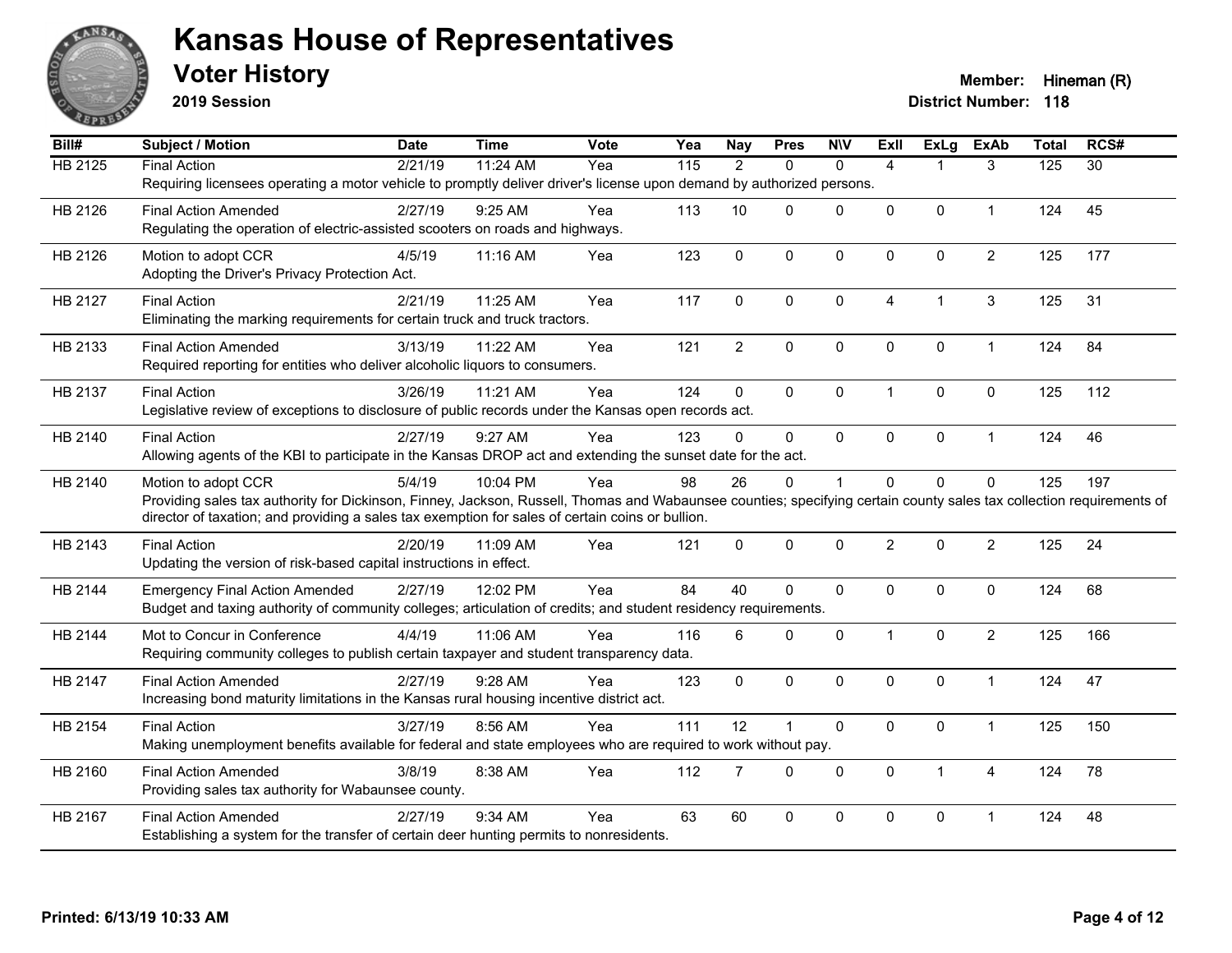

**2019 Session**

| Bill#          | <b>Subject / Motion</b>                                                                                                                                                                               | Date    | <b>Time</b> | Vote | Yea              | <b>Nay</b>     | <b>Pres</b>  | <b>NIV</b>   | Exll           | <b>ExLg</b>  | ExAb           | <b>Total</b> | RCS# |
|----------------|-------------------------------------------------------------------------------------------------------------------------------------------------------------------------------------------------------|---------|-------------|------|------------------|----------------|--------------|--------------|----------------|--------------|----------------|--------------|------|
| <b>HB 2167</b> | Motion to adopt CCR                                                                                                                                                                                   | 4/5/19  | 6:17 PM     | Yea  | $\overline{114}$ | 3              | $\Omega$     | 3            | $\Omega$       | $\Omega$     | 5              | 125          | 189  |
|                | Senate Substitute for HB 2167 by Committee on Agriculture and Natural Resources - Establishing a commercial industrial hemp program.                                                                  |         |             |      |                  |                |              |              |                |              |                |              |      |
| HB 2168        | <b>Final Action Amended</b>                                                                                                                                                                           | 2/27/19 | 9:35 AM     | Yea  | 122              |                | 0            | $\Omega$     | 0              | 0            |                | 124          | 49   |
|                | Authorizing the state board of regents to sell and convey certain real property in Cherokee, Riley, Saline and Douglas counties on behalf of Kansas state university and<br>the university of Kansas. |         |             |      |                  |                |              |              |                |              |                |              |      |
| HB 2173        | <b>Final Action Amended</b><br>Establishing a commercial industrial hemp program.                                                                                                                     | 3/26/19 | 11:22 AM    | Yea  | 119              | 5              | $\mathbf 0$  | $\mathbf 0$  | $\mathbf{1}$   | 0            | 0              | 125          | 113  |
| HB 2174        | <b>Final Action</b><br>Extending the sunset date of the state use law for five years.                                                                                                                 | 2/27/19 | 9:36 AM     | Yea  | 123              | $\mathbf 0$    | 0            | 0            | $\mathbf 0$    | 0            | $\mathbf{1}$   | 124          | 50   |
| HB 2177        | <b>Final Action</b>                                                                                                                                                                                   | 2/27/19 | 9:38 AM     | Yea  | 122              | $\overline{2}$ | 0            | $\mathbf 0$  | $\mathbf 0$    | 0            | $\mathbf 0$    | 124          | 51   |
|                | Pertaining to the accounting treatment of certain derivative instruments of fixed index annuities.                                                                                                    |         |             |      |                  |                |              |              |                |              |                |              |      |
| HB 2177        | Motion to adopt CCR                                                                                                                                                                                   | 4/5/19  | 3:04 PM     | Yea  | 120              | $\mathbf{1}$   | $\Omega$     | $\Omega$     | $\mathbf{0}$   | $\mathbf{0}$ | $\overline{4}$ | 125          | 182  |
|                | Updating accounting and reporting requirements of hedging transactions, risk-based capital instructions and enterprise risk reports and updating definitions for<br>fraudulent insurance acts.        |         |             |      |                  |                |              |              |                |              |                |              |      |
| HB 2178        | <b>Final Action Amended</b><br>Amending the Kansas underground utility damage prevention act.                                                                                                         | 2/27/19 | 9:39 AM     | Yea  | 122              | $\overline{2}$ | $\mathbf{0}$ | 0            | $\Omega$       | $\Omega$     | $\mathbf 0$    | 124          | 52   |
|                |                                                                                                                                                                                                       |         |             |      |                  |                |              |              |                |              |                |              |      |
| HB 2178        | Motion to Concur<br>Amending the Kansas underground utility damage prevention act.                                                                                                                    | 4/1/19  | 2:17 PM     | Yea  | 120              | $\mathbf{0}$   | $\mathbf{0}$ | $\mathbf{1}$ | $\overline{1}$ | $\Omega$     | 3              | 125          | 160  |
| HB 2179        | <b>Final Action</b><br>Adopting the Driver's Privacy Protection Act.                                                                                                                                  | 3/25/19 | 10:32 AM    | Yea  | 124              | $\mathbf 0$    | 0            | $\mathbf 0$  | $\overline{1}$ | 0            | 0              | 125          | 102  |
| HB 2185        | <b>Final Action Amended</b><br>Clarifying the naturopathic medicine scope of practice to include diagnostic imaging.                                                                                  | 2/27/19 | 9:40 AM     | Yea  | 123              | $\mathbf{1}$   | $\mathbf 0$  | $\mathbf 0$  | $\mathbf 0$    | 0            | $\mathbf 0$    | 124          | 53   |
| HB 2188        | <b>Final Action</b>                                                                                                                                                                                   | 3/19/19 | 11:20 AM    | Yea  | 125              | $\Omega$       | $\Omega$     | $\mathbf 0$  | $\Omega$       | $\Omega$     | $\Omega$       | 125          | 88   |
|                | Dissolving the White Clay watershed district no. 26, city of Atchison assumes obligations and amending the tax lid relating to the dissolution of any taxing subdivision.                             |         |             |      |                  |                |              |              |                |              |                |              |      |
| HB 2191        | <b>Final Action</b>                                                                                                                                                                                   | 2/27/19 | 9:41 AM     | Yea  | 124              | $\mathbf{0}$   | $\Omega$     | $\Omega$     | $\mathbf{0}$   | 0            | 0              | 124          | 54   |
|                | Amending the procedure for execution of a search warrant for electronically stored information.                                                                                                       |         |             |      |                  |                |              |              |                |              |                |              |      |
| HB 2198        | <b>Final Action</b>                                                                                                                                                                                   | 2/27/19 | 9:45 AM     | Yea  | 89               | 35             | $\Omega$     | $\mathbf{0}$ | $\mathbf{0}$   | $\Omega$     | $\Omega$       | 124          | 55   |
|                | Allowing the use of expedited partner therapy to treat a sexually transmitted disease.                                                                                                                |         |             |      |                  |                |              |              |                |              |                |              |      |
| HB 2199        | <b>Final Action</b>                                                                                                                                                                                   | 2/20/19 | $11:10$ AM  | Yea  | 120              | $\mathbf{1}$   | $\mathbf 0$  | $\mathbf 0$  | $\overline{2}$ | 0            | $\overline{2}$ | 125          | 25   |
|                | Amending documentation requirements related to preparation of dead bodies.                                                                                                                            |         |             |      |                  |                |              |              |                |              |                |              |      |
| HB 2201        | <b>Final Action</b>                                                                                                                                                                                   | 2/25/19 | 11:20 AM    | Yea  | 118              | $\Omega$       | $\Omega$     | $\Omega$     | $\overline{1}$ |              | 4              | 124          | 37   |
|                | Updating statutory references necessitated by 2012 executive reorganization order no. 41 related to administration of tuberculosis programs.                                                          |         |             |      |                  |                |              |              |                |              |                |              |      |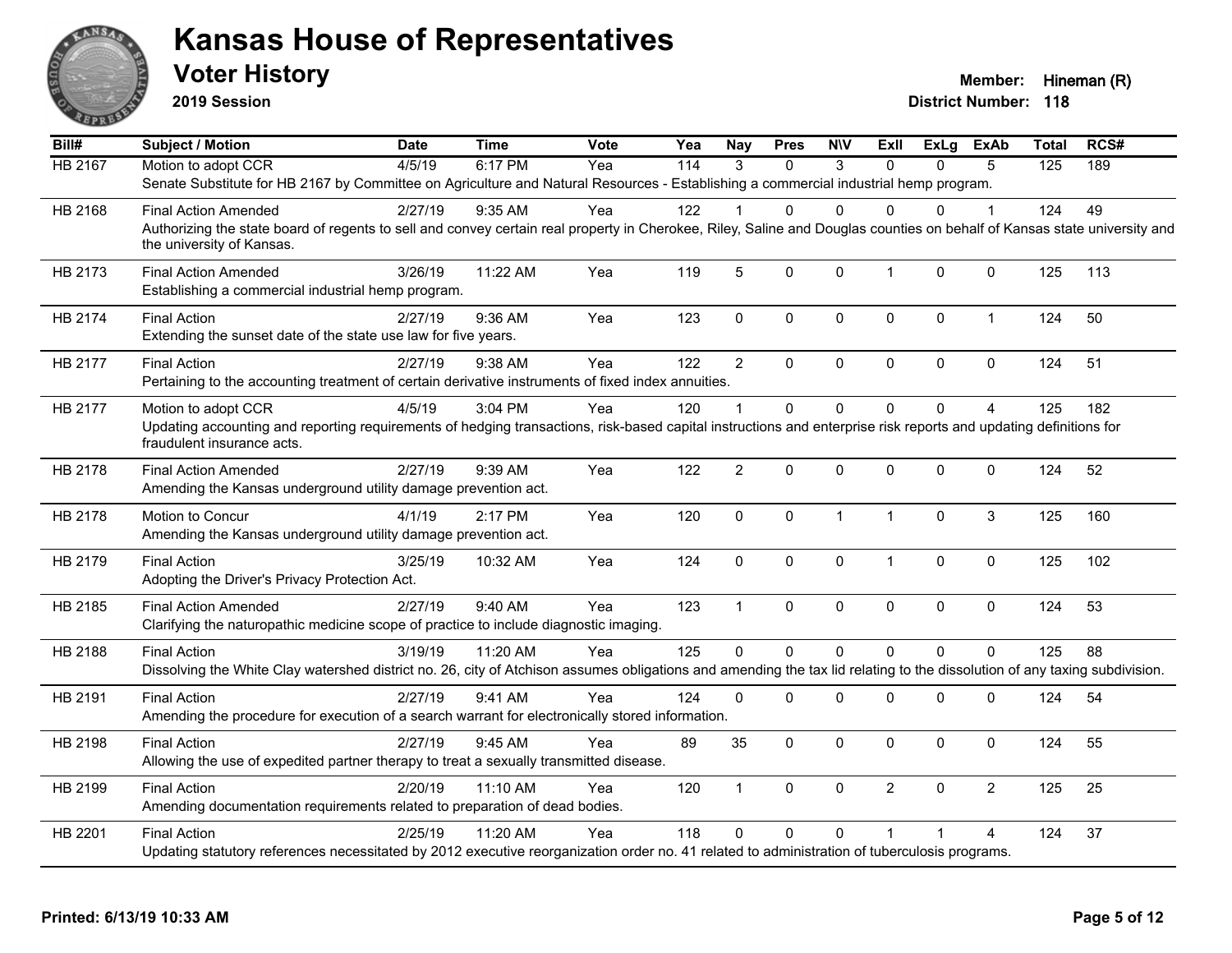

**2019 Session**

| Bill#          | Subject / Motion                                                                                                                                                                                                                                                                                                                                     | Date    | <b>Time</b> | Vote      | Yea | <b>Nay</b>      | <b>Pres</b> | <b>NIV</b>     | ExII         |              | ExLg ExAb      | Total | RCS# |
|----------------|------------------------------------------------------------------------------------------------------------------------------------------------------------------------------------------------------------------------------------------------------------------------------------------------------------------------------------------------------|---------|-------------|-----------|-----|-----------------|-------------|----------------|--------------|--------------|----------------|-------|------|
| <b>HB 2203</b> | <b>Emergency Final Action</b>                                                                                                                                                                                                                                                                                                                        | 2/27/19 | 11:58 AM    | Yea       | 92  | $\overline{32}$ | $\Omega$    | $\Omega$       | $\Omega$     | $\Omega$     | $\Omega$       | 124   | 66   |
|                | Exempting individuals employed by the Kansas academies of U.S. department of defense STARBASE program from KPERS working after retirement requirements<br>and authorizing reimbursement of suspended retirement benefits for certain retirants.                                                                                                      |         |             |           |     |                 |             |                |              |              |                |       |      |
| HB 2203        | Motion to adopt CCR<br>Reconciling amendments to certain statutes.                                                                                                                                                                                                                                                                                   | 5/5/19  | 1:04 AM     | <b>NV</b> | 121 | $\Omega$        | $\Omega$    | $\overline{4}$ | $\Omega$     | $\Omega$     | $\Omega$       | 125   | 202  |
| HB 2206        | <b>Final Action</b><br>Changing the bonding and cost requirements for animals taken into custody under a violation of cruelty to animals.                                                                                                                                                                                                            | 2/27/19 | 9:46 AM     | Yea       | 124 | $\Omega$        | $\Omega$    | $\mathbf 0$    | $\Omega$     | 0            | $\mathbf 0$    | 124   | 56   |
| HB 2209        | <b>Final Action</b><br>Authorizing the state board of regents to purchase cybersecurity insurance.                                                                                                                                                                                                                                                   | 2/27/19 | 9:47 AM     | Yea       | 124 | $\Omega$        | $\Omega$    | $\mathbf 0$    | $\Omega$     | $\Omega$     | $\mathbf 0$    | 124   | 57   |
| HB 2209        | Motion to Adopt CCR<br>Establishing the unclaimed life insurance benefits act, updating certain definitions pertaining to unfair trade practices and association health plans, and providing for<br>third party administrator fees, the purchase of cybersecurity insurance by the Kansas board of regents and certain healthcare benefits coverage. | 4/5/19  | 12:50 PM    | Yea       | 84  | 39              | $\Omega$    | $\mathbf{0}$   | $\Omega$     | 0            | $\overline{2}$ | 125   | 180  |
| HB 2211        | <b>Final Action</b><br>Allowing judges to waive or reduce driver's license reinstatement fees.                                                                                                                                                                                                                                                       | 2/27/19 | 9:48 AM     | Yea       | 122 | $\mathfrak{p}$  | $\Omega$    | $\mathbf{0}$   | $\Omega$     | $\Omega$     | $\Omega$       | 124   | 58   |
| HB 2214        | <b>Final Action Amended</b><br>Changing the definition of school bus for purposes of the motor-fuel tax law.                                                                                                                                                                                                                                         | 2/27/19 | 9:49 AM     | Yea       | 124 | $\mathbf{0}$    | $\Omega$    | $\mathbf{0}$   | $\Omega$     | $\Omega$     | $\Omega$       | 124   | 59   |
| HB 2214        | Motion to Adopt CCR<br>Senate Substitute for HB 2214 by Committee on Transportation - Providing for an increase in registration fees for electric and hybrid vehicles.                                                                                                                                                                               | 4/5/19  | 3:23 PM     | Yea       | 80  | 41              | $\Omega$    | $\mathbf{0}$   | $\Omega$     | $\Omega$     | 4              | 125   | 183  |
| HB 2215        | <b>Final Action</b><br>Kansas state fair board is authorized to create a nonprofit corporation for the benefit of the state fair.                                                                                                                                                                                                                    | 2/26/19 | 9:23 AM     | Yea       | 122 | 0               | $\Omega$    |                | $\Omega$     | $\mathbf{0}$ | 1              | 124   | 38   |
| HB 2223        | <b>Emergency Final Action Amended</b><br>Replacing vineyard permits with producer permits to allow individuals to use a wider variety of agricultural products in the production of wine under such permit.                                                                                                                                          | 2/27/19 | 12:03 PM    | Yea       | 124 | $\Omega$        | $\Omega$    | $\mathbf 0$    | $\mathbf{0}$ | $\Omega$     | $\mathbf 0$    | 124   | 69   |
| HB 2223        | Motion to adopt CCR<br>Adopting economic development program evaluation and information disclosure regimes and expanding economic development incentive financing to address<br>housing shortages.                                                                                                                                                   | 5/2/19  | 11:35 AM    | Yea       | 123 | $\Omega$        | $\Omega$    |                | $\Omega$     | $\Omega$     | 1              | 125   | 191  |
| HB 2225        | <b>Final Action</b><br>Adding on-track train equipment to the circumstances that a vehicle driver must stop at railroad crossings.                                                                                                                                                                                                                   | 2/27/19 | 9:50 AM     | Yea       | 121 | 3               | $\Omega$    | $\mathbf{0}$   | $\Omega$     | $\Omega$     | $\Omega$       | 124   | 60   |
| HB 2225        | Motion to adopt CCR<br>Senate Substitute for HB 2225 by Committee on Transportation - Providing for an increase in permit fees for oversize or overweight vehicles and required registration<br>for escort vehicle service operators.                                                                                                                | 4/5/19  | 11:19 AM    | Yea       | 91  | 32              | $\Omega$    | $\mathbf 0$    | $\Omega$     | $\Omega$     | 2              | 125   | 178  |
| HB 2239        | <b>Final Action Amended</b><br>Liquor sales by licensees in common consumption areas.                                                                                                                                                                                                                                                                | 2/27/19 | 9:51 AM     | Yea       | 121 | 3               | $\Omega$    | $\mathbf{0}$   | $\Omega$     | $\mathbf{0}$ | $\Omega$       | 124   | 61   |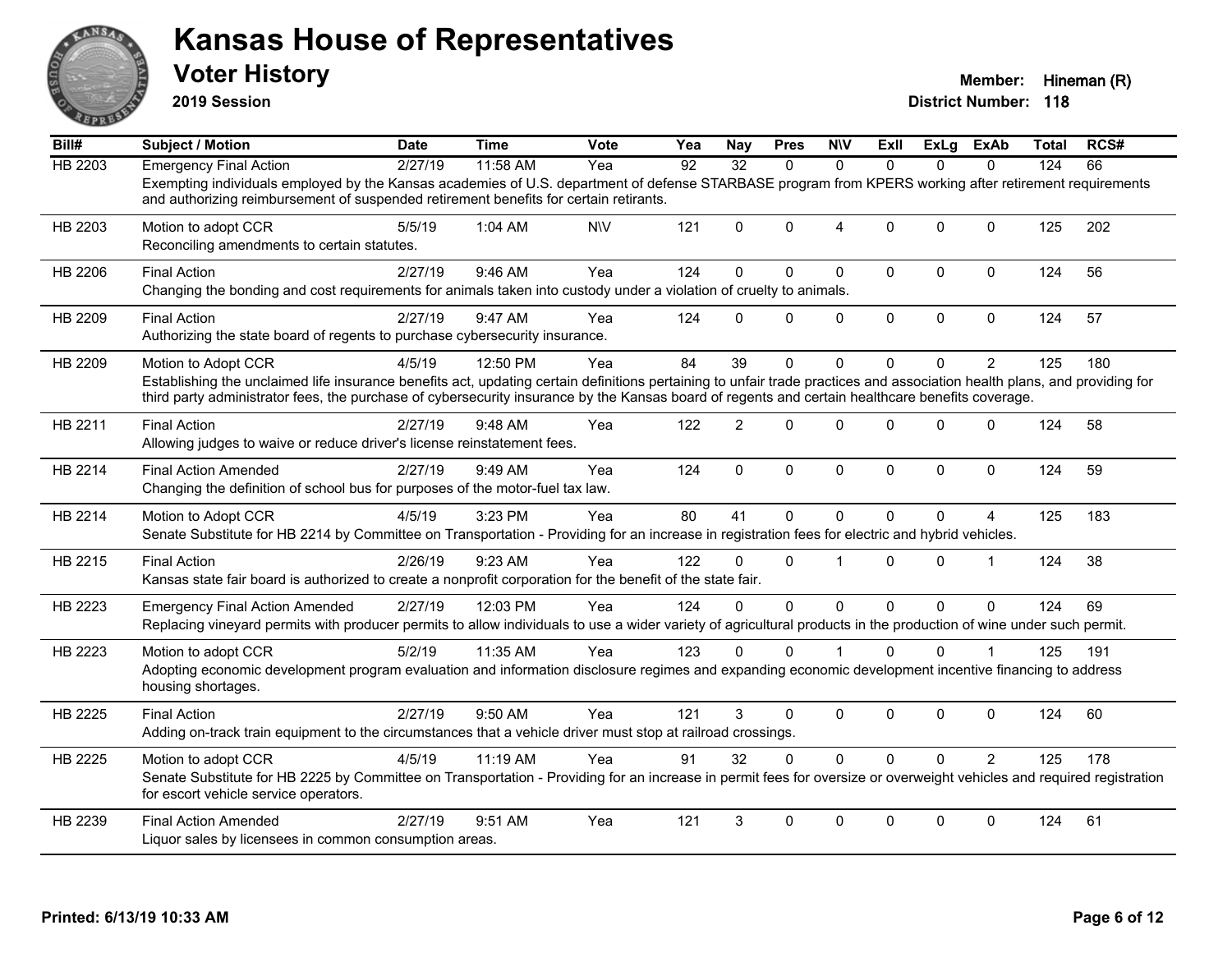

**2019 Session**

| Bill#   | <b>Subject / Motion</b>                                                                                                                                                                                                                                                                                                                               | <b>Date</b> | <b>Time</b> | <b>Vote</b> | Yea            | Nay            | <b>Pres</b>  | <b>NIV</b>     | ExII                 | ExLg         | <b>ExAb</b>    | <b>Total</b> | RCS# |
|---------|-------------------------------------------------------------------------------------------------------------------------------------------------------------------------------------------------------------------------------------------------------------------------------------------------------------------------------------------------------|-------------|-------------|-------------|----------------|----------------|--------------|----------------|----------------------|--------------|----------------|--------------|------|
| HB 2243 | <b>Final Action Amended</b>                                                                                                                                                                                                                                                                                                                           | 2/27/19     | 9:52 AM     | Yea         | 118            | 6              | $\mathbf{0}$ | $\mathbf{0}$   | $\Omega$             | $\Omega$     | $\mathbf{0}$   | 124          | 62   |
|         | Exempting animal shelters from registration requirements as a charitable organization.                                                                                                                                                                                                                                                                |             |             |             |                |                |              |                |                      |              |                |              |      |
| HB 2244 | <b>Final Action Amended</b>                                                                                                                                                                                                                                                                                                                           | 3/27/19     | $9:00$ AM   | Yea         | 89             | 35             | $\mathbf{0}$ | $\Omega$       | $\Omega$             | $\mathbf{0}$ | $\mathbf{1}$   | 125          | 151  |
|         | Authorizing the use of cannabidiol treatment preparation to treat certain medical conditions.                                                                                                                                                                                                                                                         |             |             |             |                |                |              |                |                      |              |                |              |      |
| HB 2246 | <b>Final Action</b>                                                                                                                                                                                                                                                                                                                                   | 2/27/19     | 9:15 AM     | Yea         | 121            | $\mathbf{1}$   | $\mathbf 0$  | $\mathbf{1}$   | $\mathbf{0}$         | $\mathbf 0$  | $\mathbf{1}$   | 124          | 40   |
|         | Changing the requirements to begin production on distinctive license plates.                                                                                                                                                                                                                                                                          |             |             |             |                |                |              |                |                      |              |                |              |      |
| HB 2246 | Mot to Concur in Conference                                                                                                                                                                                                                                                                                                                           | 4/5/19      | 3:47 PM     | Nay         | $\overline{7}$ | 114            | $\mathbf 0$  | $\pmb{0}$      | $\Omega$             | $\mathbf{0}$ | $\overline{4}$ | 125          | 185  |
|         | Changing the requirements to begin production on distinctive license plates and providing for the proud educator, alpha kappa alpha, knights of Columbus and current<br>and veteran members of the United States army, navy, marine corps, air force and coast guard license plates.                                                                  |             |             |             |                |                |              |                |                      |              |                |              |      |
| HB 2248 | <b>Final Action</b>                                                                                                                                                                                                                                                                                                                                   | 2/27/19     | 9:54 AM     | Yea         | 122            | $\overline{2}$ | $\Omega$     | $\mathbf 0$    | 0                    | $\pmb{0}$    | $\pmb{0}$      | 124          | 63   |
|         | Allowing all-terrain vehicles to cross federal or state highways.                                                                                                                                                                                                                                                                                     |             |             |             |                |                |              |                |                      |              |                |              |      |
| HB 2248 | Motion to adopt CCR                                                                                                                                                                                                                                                                                                                                   | 5/5/19      | 1:20 AM     | <b>NV</b>   | 110            | 11             | $\mathbf 0$  | 4              | $\Omega$             | $\mathbf 0$  | $\mathbf 0$    | 125          | 203  |
|         | Delaying enforcement of the scrap metal theft reduction act, transferring responsibility for the scrap metal database to the Kansas bureau of investigation, reducing the                                                                                                                                                                             |             |             |             |                |                |              |                |                      |              |                |              |      |
|         | registration fee for scrap metal dealers and changing scrap metal dealer obligations under the scrap metal theft reduction act; amending the definition of "consumer<br>transaction" and "supplier" in the Kansas consumer protection act.                                                                                                            |             |             |             |                |                |              |                |                      |              |                |              |      |
|         |                                                                                                                                                                                                                                                                                                                                                       |             |             |             |                |                |              |                |                      |              |                |              |      |
| HB 2274 | <b>Final Action Amended</b>                                                                                                                                                                                                                                                                                                                           | 3/26/19     | 11:28 AM    | Yea         | 85             | 39             | $\Omega$     | $\Omega$       | -1                   | $\Omega$     | $\mathbf 0$    | 125          | 114  |
|         | Requiring notification to patients that the effects of a medication abortion may be reversible.                                                                                                                                                                                                                                                       |             |             |             |                |                |              |                |                      |              |                |              |      |
| HB 2279 | <b>Emergency Final Action Amended</b>                                                                                                                                                                                                                                                                                                                 | 2/27/19     | 12:07 PM    | Yea         | 124            | $\mathbf 0$    | $\mathbf 0$  | $\pmb{0}$      | $\Omega$             | $\pmb{0}$    | $\mathbf 0$    | 124          | 73   |
|         | Requiring law enforcement officers to provide information about timing of release from custody when an arrest is made following a domestic violence call.                                                                                                                                                                                             |             |             |             |                |                |              |                |                      |              |                |              |      |
| HB 2281 | <b>Final Action</b>                                                                                                                                                                                                                                                                                                                                   | 2/27/19     | 9:55 AM     | Yea         | 102            | 22             | $\mathbf{0}$ | $\mathbf{0}$   | $\Omega$             | $\Omega$     | $\mathbf{0}$   | 124          | 64   |
|         | Providing that a court order modifying a criminal sentence only modifies the portion of the sentence referenced by the court and not remaining portions of the original                                                                                                                                                                               |             |             |             |                |                |              |                |                      |              |                |              |      |
|         | sentence.                                                                                                                                                                                                                                                                                                                                             |             |             |             |                |                |              |                |                      |              |                |              |      |
| HB 2290 | <b>Final Action Amended</b>                                                                                                                                                                                                                                                                                                                           | 2/27/19     | 9:56 AM     | Yea         | 124            | $\Omega$       | $\mathbf{0}$ | 0              | $\Omega$             | $\mathbf{0}$ | $\mathbf{0}$   | 124          | 65   |
|         | Creating a crime victims compensation division within the attorney general's office.                                                                                                                                                                                                                                                                  |             |             |             |                |                |              |                |                      |              |                |              |      |
| HB 2290 | Motion to adopt CCR                                                                                                                                                                                                                                                                                                                                   | 5/5/19      | 12:25 AM    | Yea         | 123            | $\Omega$       | $\Omega$     | $\overline{2}$ | $\Omega$             | $\mathbf 0$  | $\mathbf{0}$   | 125          | 201  |
|         | Establishing the Kansas closed case task force; creating the Kansas criminal justice reform commission; concerning criminal history record checks for entities                                                                                                                                                                                        |             |             |             |                |                |              |                |                      |              |                |              |      |
|         | providing care to children, the elderly or individuals with disabilities; creating a Kansas victim information and notification everyday (VINE) coordinator, a Kansas youth<br>suicide prevention coordinator, and a crime victims compensation division within the office of the attorney general; legislative review of exceptions to disclosure of |             |             |             |                |                |              |                |                      |              |                |              |      |
|         | public records under the Kansas open records act; and changing tort claims fund obligations for claims involving alleged violations of the Kansas open meetings act                                                                                                                                                                                   |             |             |             |                |                |              |                |                      |              |                |              |      |
|         | and open records act.                                                                                                                                                                                                                                                                                                                                 |             |             |             |                |                |              |                |                      |              |                |              |      |
| HB 2307 | <b>Final Action Amended</b>                                                                                                                                                                                                                                                                                                                           | 3/26/19     | 11:32 AM    | Yea         | 91             | 33             | $\Omega$     | $\Omega$       | $\blacktriangleleft$ | $\mathbf 0$  | $\mathbf{0}$   | 125          | 115  |
|         | Establishing non-covered dental benefits under health insurance plans and limitations on plan changes.                                                                                                                                                                                                                                                |             |             |             |                |                |              |                |                      |              |                |              |      |
| HB 2314 | <b>Final Action Amended</b>                                                                                                                                                                                                                                                                                                                           | 3/26/19     | 11:33 AM    | Yea         | 97             | 27             | $\mathbf 0$  | 0              |                      | 0            | $\mathbf 0$    | 125          | 116  |
|         | Rehabilitation of abandoned property by cities.                                                                                                                                                                                                                                                                                                       |             |             |             |                |                |              |                |                      |              |                |              |      |
|         |                                                                                                                                                                                                                                                                                                                                                       |             |             |             |                |                |              |                |                      |              |                |              |      |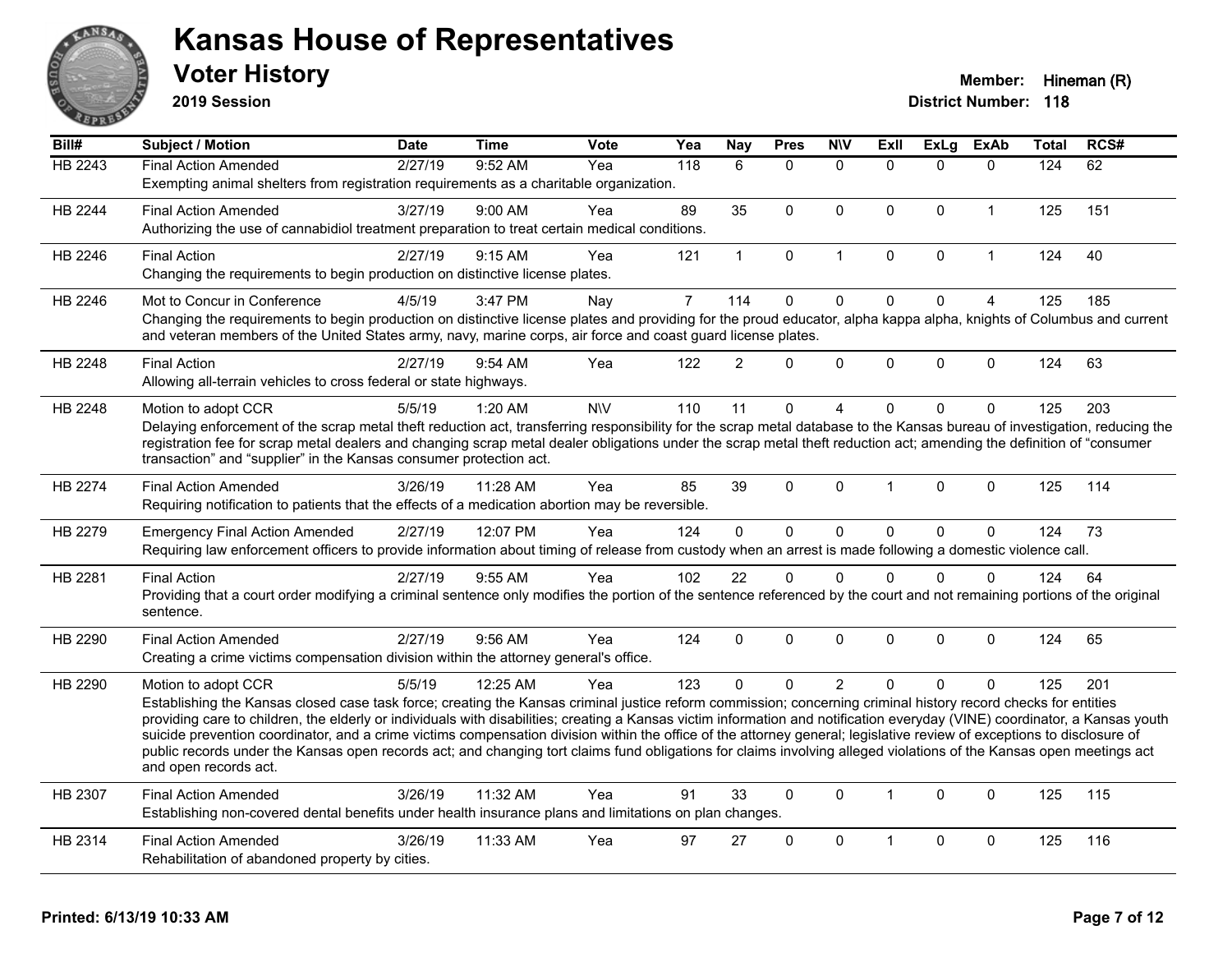

**2019 Session**

| Bill#           | <b>Subject / Motion</b>                                                                                                                                                | <b>Date</b> | <b>Time</b> | Vote | Yea             | <b>Nay</b>      | <b>Pres</b> | <b>N\V</b>     | Exll                 | <b>ExLg</b>    | <b>ExAb</b>    | <b>Total</b> | RCS#           |
|-----------------|------------------------------------------------------------------------------------------------------------------------------------------------------------------------|-------------|-------------|------|-----------------|-----------------|-------------|----------------|----------------------|----------------|----------------|--------------|----------------|
| HB 2326         | <b>Final Action Amended</b>                                                                                                                                            | 3/27/19     | 9:02 AM     | Yea  | $\overline{83}$ | $\overline{41}$ | $\Omega$    | $\mathbf{0}$   | $\Omega$             | $\Omega$       |                | 125          | 152            |
|                 | Recognizing licenses to carry a concealed firearm issued by other jurisdictions.                                                                                       |             |             |      |                 |                 |             |                |                      |                |                |              |                |
| HB 2336         | <b>Emergency Final Action</b>                                                                                                                                          | 2/27/19     | 12:04 PM    | Yea  | 124             | $\Omega$        | $\Omega$    | $\mathbf{0}$   | $\Omega$             | $\Omega$       | $\mathbf 0$    | 124          | 70             |
|                 | Clarifying when offenders under supervision of the secretary of corrections are awarded jail credit.                                                                   |             |             |      |                 |                 |             |                |                      |                |                |              |                |
| HB 2346         | <b>Emergency Final Action Amended</b>                                                                                                                                  | 2/27/19     | 12:06 PM    | Yea  | 113             | 11              | 0           | $\pmb{0}$      | 0                    | 0              | $\pmb{0}$      | 124          | 72             |
|                 | Relating to standards for school-administered vision screenings.                                                                                                       |             |             |      |                 |                 |             |                |                      |                |                |              |                |
| HB 2360         | <b>Emergency Final Action Amended</b>                                                                                                                                  | 2/27/19     | 12:05 PM    | Yea  | 124             | $\mathbf 0$     | 0           | $\mathbf 0$    | $\Omega$             | $\Omega$       | $\mathbf 0$    | 124          | 71             |
|                 | Concerning background checks of employees and volunteers that have unsupervised access to children, the elderly or individuals with disabilities.                      |             |             |      |                 |                 |             |                |                      |                |                |              |                |
| HB 2365         | <b>Final Action</b>                                                                                                                                                    | 2/26/19     | $9:24$ AM   | Yea  | 122             | 0               | $\Omega$    |                | $\Omega$             | $\Omega$       | $\mathbf{1}$   | 124          | 39             |
|                 | Providing for confidential communications of Kansas national guard members in peer support counseling sessions.                                                        |             |             |      |                 |                 |             |                |                      |                |                |              |                |
| HB 2365         | Mot to Concur in Conference                                                                                                                                            | 4/4/19      | 2:42 PM     | Yea  | 121             |                 | 0           | $\overline{2}$ | $\mathbf 0$          | 0              | $\mathbf{1}$   | 125          | 167            |
|                 | Providing for confidential communications of Kansas national guard members in peer support counseling sessions.                                                        |             |             |      |                 |                 |             |                |                      |                |                |              |                |
| HB 2369         | <b>Final Action Amended</b>                                                                                                                                            | 3/27/19     | 9:03 AM     | Yea  | 114             | 10              | 0           | 0              | $\mathbf 0$          | 0              |                | 125          | 153            |
|                 | Authorizing the secretary of transportation to designate toll projects on new and existing highways and changing financing requirements for toll or turnpike projects. |             |             |      |                 |                 |             |                |                      |                |                |              |                |
| HB 2371         | <b>Final Action Amended</b>                                                                                                                                            | 3/27/19     | 9:04 AM     | Yea  | 102             | 22              | $\Omega$    | $\Omega$       | $\Omega$             | $\Omega$       | 1              | 125          | 154            |
|                 | Providing for an increase in permit fees for oversize or overweight vehicles and requiring registration for escort vehicle service operators.                          |             |             |      |                 |                 |             |                |                      |                |                |              |                |
| HB 2372         | Final Action Amended                                                                                                                                                   | 3/27/19     | 9:06 AM     | Yea  | 73              | 51              | 0           | 0              | 0                    | 0              | 1              | 125          | 155            |
|                 | Providing for an increase in registration fees for electric and hybrid vehicles.                                                                                       |             |             |      |                 |                 |             |                |                      |                |                |              |                |
| HB 2389         | <b>Final Action Amended</b>                                                                                                                                            | 3/26/19     | 11:35 AM    | Yea  | 122             | $\overline{2}$  | 0           | $\mathbf 0$    | $\mathbf{1}$         | $\mathbf 0$    | $\mathbf 0$    | 125          | 117            |
|                 | Requiring electronic prescriptions for certain controlled substances.                                                                                                  |             |             |      |                 |                 |             |                |                      |                |                |              |                |
| HB 2396         | <b>Final Action Amended</b>                                                                                                                                            | 3/26/19     | 11:36 AM    | Yea  | 97              | 27              | $\mathbf 0$ | $\mathbf 0$    | 1                    | $\overline{0}$ | $\mathbf{0}$   | 125          | 118            |
|                 | Allowing use of certified drug abuse treatment programs for certain offenders convicted of unlawful cultivation or distribution of controlled substances.              |             |             |      |                 |                 |             |                |                      |                |                |              |                |
| HB 2402         | <b>Final Action Amended</b>                                                                                                                                            | 3/27/19     | 9:08 AM     | Yea  | 106             | 18              | 0           | $\mathbf 0$    | $\mathbf{0}$         | $\Omega$       | $\mathbf{1}$   | 125          | 156            |
|                 | Authorizing certain business entities to hire physicians and chiropractors.                                                                                            |             |             |      |                 |                 |             |                |                      |                |                |              |                |
| <b>HCR 5015</b> | <b>EFA Amend and Debate</b>                                                                                                                                            | 5/29/19     | 11:33 AM    | Yea  | 116             | $\Omega$        | 0           | $\mathbf 0$    | $\Omega$             | $\mathbf 0$    | 9              | 125          | 204            |
|                 | Ratifying and providing for continuation of the May 9, 2019, state of disaster emergency declaration for certain Kansas counties.                                      |             |             |      |                 |                 |             |                |                      |                |                |              |                |
| HR 6004         | <b>Final Action Amended</b>                                                                                                                                            | 1/23/19     | 11:14 AM    | Yea  | 104             | 15              | 0           | $\mathbf 0$    | $\overline{2}$       | $\mathbf 0$    | $\overline{4}$ | 125          | $\overline{7}$ |
|                 | Permanent rules of the House of Representatives for the 2019-2020 biennium.                                                                                            |             |             |      |                 |                 |             |                |                      |                |                |              |                |
| HR 6018         | <b>Final Action</b>                                                                                                                                                    | 3/26/19     | 11:37 AM    | Yea  | 124             | $\mathbf 0$     | 0           | $\mathbf 0$    | $\blacktriangleleft$ | $\Omega$       | $\mathbf 0$    | 125          | 119            |
|                 | Requesting the federal government address water issues in the Arkansas River basis.                                                                                    |             |             |      |                 |                 |             |                |                      |                |                |              |                |
| SB <sub>9</sub> | <b>Final Action</b>                                                                                                                                                    | 2/22/19     | 11:13 AM    | Yea  | 117             | $\Omega$        | $\Omega$    | $\Omega$       | 3                    | $\Omega$       | 5              | 125          | 36             |
|                 | Authorizing the transfer of \$115,000,000 from the state general fund to the Kansas public employees retirement fund during fiscal year 2019.                          |             |             |      |                 |                 |             |                |                      |                |                |              |                |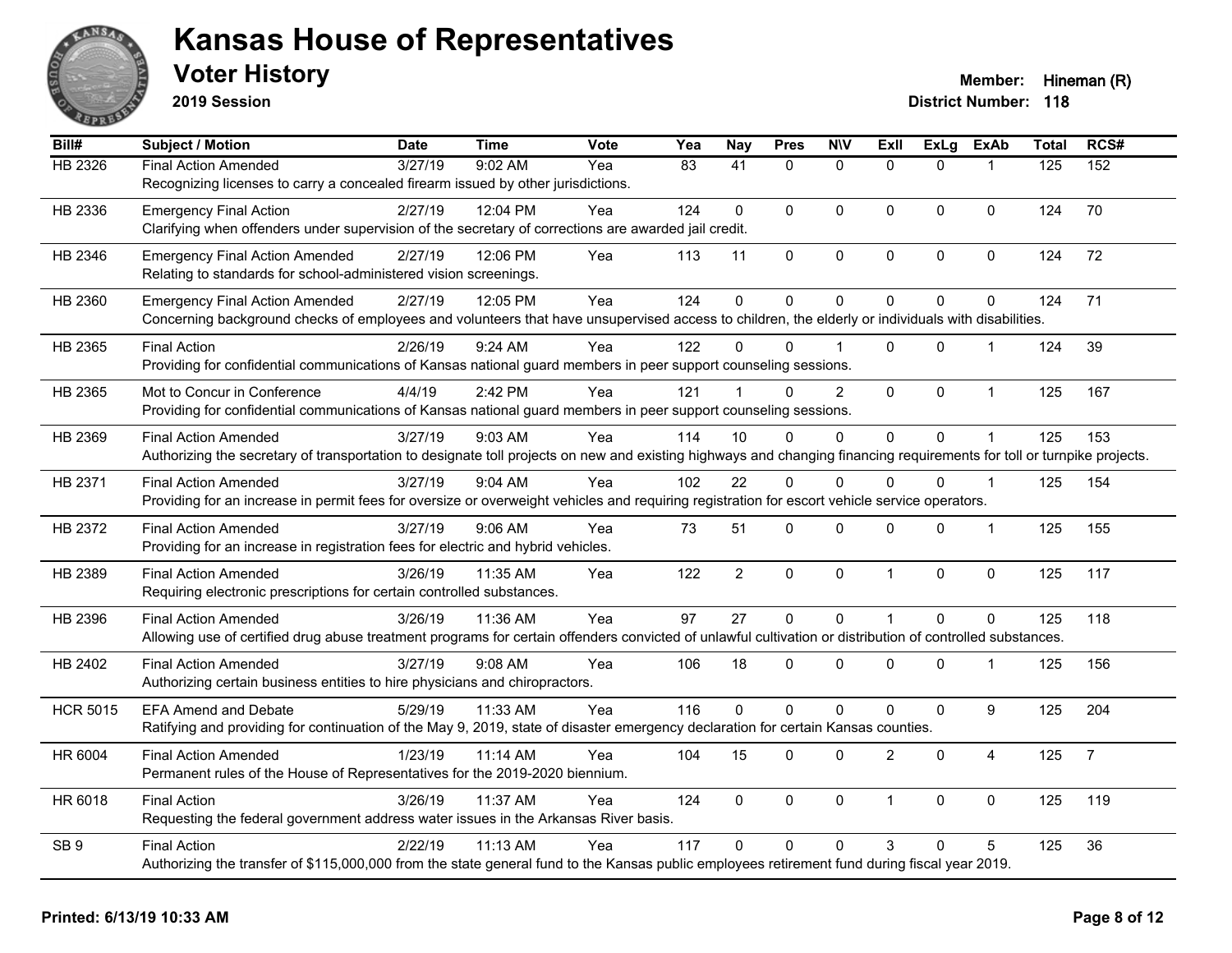

**2019 Session**

| Bill#        | <b>Subject / Motion</b>                                                                                                                                                                                                                                                                                                                                 | <b>Date</b> | <b>Time</b> | Vote | Yea | <b>Nay</b> | <b>Pres</b>    | <b>NIV</b>     | ExII         | <b>ExLg</b>  | <b>ExAb</b>  | Total | RCS# |
|--------------|---------------------------------------------------------------------------------------------------------------------------------------------------------------------------------------------------------------------------------------------------------------------------------------------------------------------------------------------------------|-------------|-------------|------|-----|------------|----------------|----------------|--------------|--------------|--------------|-------|------|
| <b>SB 15</b> | <b>Final Action Amended</b>                                                                                                                                                                                                                                                                                                                             | 3/26/19     | 11:39 AM    | Yea  | 124 | $\Omega$   | $\Omega$       | $\mathbf{0}$   | $\mathbf 1$  | $\Omega$     | $\mathbf{0}$ | 125   | 120  |
|              | Amending the definition of "service-connected" in the Kansas police and firemen's retirement system.                                                                                                                                                                                                                                                    |             |             |      |     |            |                |                |              |              |              |       |      |
| <b>SB 15</b> | Motion to adopt CCR                                                                                                                                                                                                                                                                                                                                     | 4/4/19      | 2:45 PM     | Yea  | 122 |            | 0              |                | $\mathbf 0$  | $\Omega$     |              | 125   | 168  |
|              | Amending public health provisions relating to behavioral sciences regulatory board professional licensure, naturopathic doctor scope of practice and adult care home<br>licensure and receivership.                                                                                                                                                     |             |             |      |     |            |                |                |              |              |              |       |      |
| <b>SB 16</b> | Final Action Sub Bill                                                                                                                                                                                                                                                                                                                                   | 3/26/19     | 11:57 AM    | Yea  | 63  | 61         | $\mathbf 0$    | $\Omega$       | 1            | $\Omega$     | 0            | 125   | 121  |
|              | House Substitute for SB 16 by Committee on K-12 Education Budget - Making appropriations for the department of education for FY 2020 and FY 2021 in response to<br>litigation; increasing BASE aid for certain school years; and other amendments related to education.                                                                                 |             |             |      |     |            |                |                |              |              |              |       |      |
| <b>SB 16</b> | Motion to adopt CCR                                                                                                                                                                                                                                                                                                                                     | 4/4/19      | 3:43 PM     | Yea  | 76  | 47         | $\overline{0}$ | 1              | $\mathbf 0$  | $\Omega$     | $\mathbf{1}$ | 125   | 170  |
|              | House Substitute for SB 16 by Committee on K-12 Education Budget - Making appropriations for the department of education for FY 2020 and FY 2021 in response to<br>litigation; increasing BASE aid for certain school years; and other amendments related to education.                                                                                 |             |             |      |     |            |                |                |              |              |              |       |      |
| <b>SB 17</b> | <b>Final Action</b>                                                                                                                                                                                                                                                                                                                                     | 3/13/19     | 11:23 AM    | Yea  | 101 | 22         | 0              | 0              | 0            | 0            | 1            | 124   | 85   |
|              | Requiring class M driver's licenses when operating a motorcycle registered under a temporary permit.                                                                                                                                                                                                                                                    |             |             |      |     |            |                |                |              |              |              |       |      |
| <b>SB 18</b> | <b>Final Action Amended</b>                                                                                                                                                                                                                                                                                                                             | 3/26/19     | 11:59 AM    | Yea  | 124 | $\Omega$   | 0              | 0              | $\mathbf{1}$ | $\mathbf{0}$ | $\mathbf 0$  | 125   | 122  |
|              | Providing a process for the attorney general to enter into diversion agreements.                                                                                                                                                                                                                                                                        |             |             |      |     |            |                |                |              |              |              |       |      |
| <b>SB 18</b> | Motion to adopt CCR                                                                                                                                                                                                                                                                                                                                     | 4/5/19      | 10:33 AM    | Yea  | 123 | $\Omega$   | 0              | $\Omega$       | $\mathbf{0}$ | $\Omega$     | 2            | 125   | 171  |
|              | Providing a process for the attorney general to enter into diversion agreements; authorizing certain entities to access a criminal defendant's presentence investigation<br>report; amending the crime of counterfeiting currency; clarifying the definition of comparable offense under the Kansas criminal code, the timing of claiming error on      |             |             |      |     |            |                |                |              |              |              |       |      |
|              | appeal, and the grounds for a motion to correct an illegal sentence; allowing use of certified drug abuse treatment programs for certain offenders convicted of unlawful<br>cultivation or distribution of controlled substances; amending available sanctions for violation of condition of postrelease supervision; increasing criminal penalties for |             |             |      |     |            |                |                |              |              |              |       |      |
|              | abuse of a child and involuntary manslaughter when the victim is under 6 years of age and making a presumption of unfitness against any parent convicted of either                                                                                                                                                                                      |             |             |      |     |            |                |                |              |              |              |       |      |
|              | crime; exempting certain victims from being considered an aggressor or participant as a mitigating factor when considering a departure sentence; requiring law<br>enforcement officers to provide information about timing of release from custody when an arrest is made following a domestic violence call.                                           |             |             |      |     |            |                |                |              |              |              |       |      |
| <b>SB 20</b> | <b>Final Action Amended</b>                                                                                                                                                                                                                                                                                                                             | 3/26/19     | 12:00 PM    | Yea  | 118 | 6          | 0              | $\mathbf{0}$   |              | $\Omega$     | 0            | 125   | 123  |
|              | Extending the judicial branch surcharge to fund the costs of non-judicial personnel.                                                                                                                                                                                                                                                                    |             |             |      |     |            |                |                |              |              |              |       |      |
| <b>SB 20</b> | Motion to adopt CCR                                                                                                                                                                                                                                                                                                                                     | 4/4/19      | 2:49 PM     | Yea  | 120 | 3          | 0              | $\overline{1}$ | $\mathbf 0$  | $\Omega$     | 1            | 125   | 169  |
|              | Extending the judicial branch surcharge to fund the costs of non-judicial personnel; extending recognition of tribal court judgments pursuant to supreme court rules.                                                                                                                                                                                   |             |             |      |     |            |                |                |              |              |              |       |      |
| <b>SB 22</b> | <b>Final Action Amended</b>                                                                                                                                                                                                                                                                                                                             | 3/8/19      | 8:46 AM     | Yea  | 76  | 43         | 0              | 0              | ∩            |              |              | 124   | 79   |
|              | Kansas itemized deductions, election, providing for deferred foreign income, global intangible low-taxed income, business interest, capital contributions and FDIC                                                                                                                                                                                      |             |             |      |     |            |                |                |              |              |              |       |      |
|              | premiums income tax modifications; sales and compensating use tax, imposition of tax, nexus, remote sellers, marketplace facilitators, rate of tax on food and food<br>ingredients.                                                                                                                                                                     |             |             |      |     |            |                |                |              |              |              |       |      |
| <b>SB 25</b> | <b>Final Action Sub Bill</b>                                                                                                                                                                                                                                                                                                                            | 3/26/19     | 12:04 PM    | Yea  | 99  | 25         | $\Omega$       | $\Omega$       |              | $\Omega$     | $\Omega$     | 125   | 124  |
|              | House Substitute for SB 25 by Committee on Appropriations - Appropriations for FY 2019, FY 2020, FY 2021 and FY 2022 for various sate agencies.                                                                                                                                                                                                         |             |             |      |     |            |                |                |              |              |              |       |      |
| <b>SB 25</b> | Motion to Adopt CCR                                                                                                                                                                                                                                                                                                                                     | 5/3/19      | 10:30 PM    | Nay  | 42  | 81         | 0              |                | $\mathbf{0}$ | $\Omega$     |              | 125   | 194  |
|              | House Substitute for SB 25 by Committee on Appropriations - Appropriations for FY 2019, FY 2020, FY 2021 and FY 2022 for various sate agencies.                                                                                                                                                                                                         |             |             |      |     |            |                |                |              |              |              |       |      |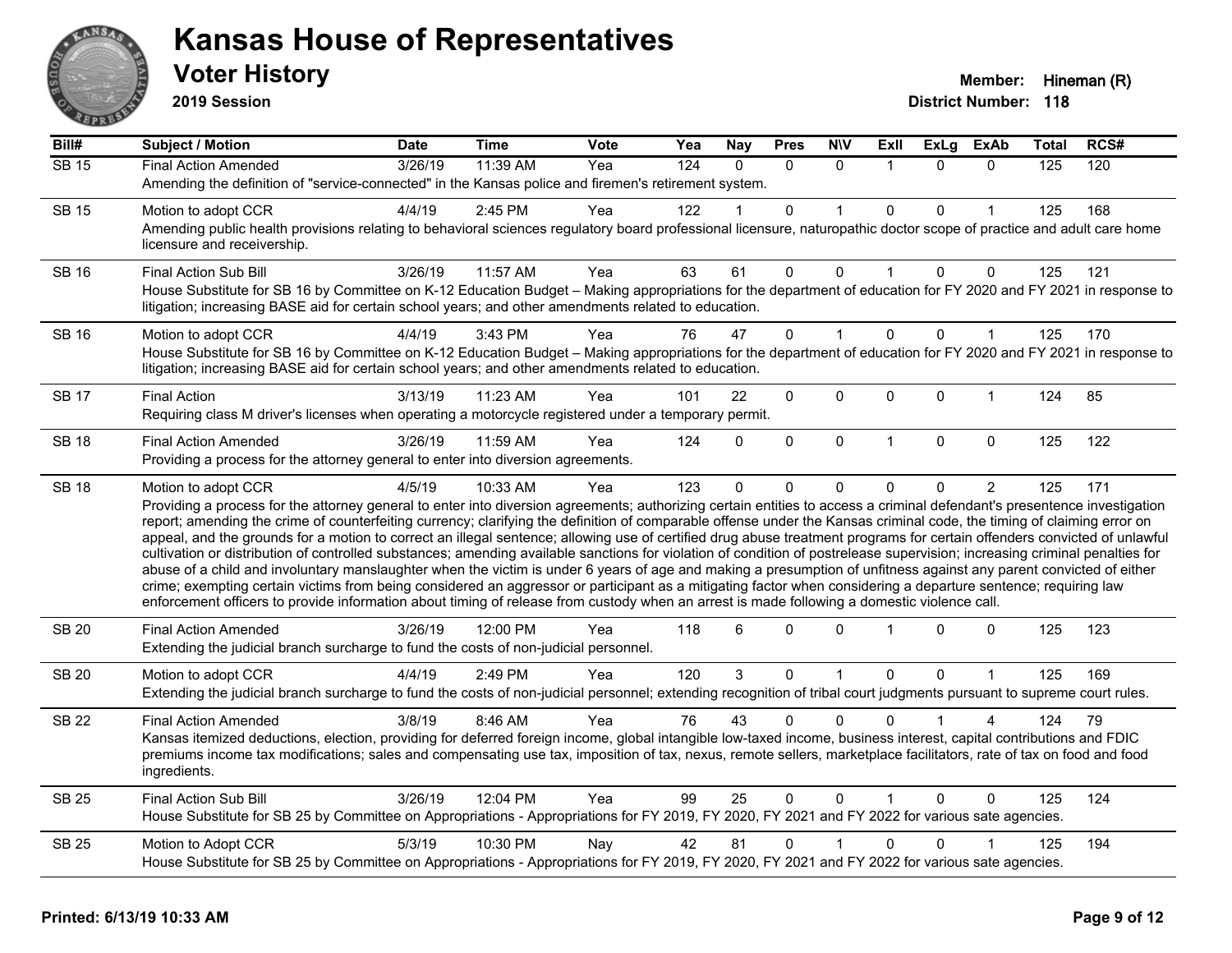

**2019 Session**

**Voter History Member:** Hineman (R)

| Bill#        | Subject / Motion                                                                                                                                                                                                                                                                                                                                               | <b>Date</b> | <b>Time</b> | Vote | Yea | <b>Nay</b>     | <b>Pres</b> | <b>NIV</b>     | <b>Exll</b>          | <b>ExLg</b>  | <b>ExAb</b>    | Total            | RCS# |
|--------------|----------------------------------------------------------------------------------------------------------------------------------------------------------------------------------------------------------------------------------------------------------------------------------------------------------------------------------------------------------------|-------------|-------------|------|-----|----------------|-------------|----------------|----------------------|--------------|----------------|------------------|------|
| <b>SB 25</b> | Motion to adopt CCR                                                                                                                                                                                                                                                                                                                                            | 5/4/19      | 8:50 PM     | Yea  | 79  | 45             | $\Omega$    | $\mathbf{0}$   | $\Omega$             | $\Omega$     |                | $\overline{125}$ | 195  |
|              | House Substitute for SB 25 by Committee on Appropriations - Appropriations for FY 2019, FY 2020, FY 2021 and FY 2022 for various sate agencies.                                                                                                                                                                                                                |             |             |      |     |                |             |                |                      |              |                |                  |      |
| <b>SB 25</b> | <b>Consideration of Veto</b>                                                                                                                                                                                                                                                                                                                                   | 5/29/19     | 1:35 PM     | Yea  | 86  | 30             | $\Omega$    | $\Omega$       | 0                    | $\Omega$     | 9              | 125              | 206  |
|              | House Substitute for SB 25 by Committee on Appropriations - Appropriations for FY 2019, FY 2020, FY 2021 and FY 2022 for various sate agencies.                                                                                                                                                                                                                |             |             |      |     |                |             |                |                      |              |                |                  |      |
| <b>SB 28</b> | <b>Final Action Amended</b>                                                                                                                                                                                                                                                                                                                                    | 3/26/19     | 12:05 PM    | Yea  | 123 | 1              | $\Omega$    | $\mathbf 0$    | $\blacktriangleleft$ | $\mathbf{0}$ | $\mathbf 0$    | 125              | 125  |
|              | Updating the expiration date of risk-based capital instructions.                                                                                                                                                                                                                                                                                               |             |             |      |     |                |             |                |                      |              |                |                  |      |
| <b>SB 28</b> | Motion to adopt CCR                                                                                                                                                                                                                                                                                                                                            | 5/5/19      | 12:16 AM    | Yea  | 87  | 36             | $\mathbf 0$ | $\overline{2}$ | $\mathbf{0}$         | $\Omega$     | $\Omega$       | 125              | 199  |
|              | Creating an affirmative defense to the crime of possession of a controlled substance for possession of certain medical treatments; amending podiatrist qualifications.                                                                                                                                                                                         |             |             |      |     |                |             |                |                      |              |                |                  |      |
| SB 39        | <b>Final Action</b>                                                                                                                                                                                                                                                                                                                                            | 3/13/19     | 11:24 AM    | Yea  | 122 | $\mathbf{1}$   | $\Omega$    | $\mathbf 0$    | 0                    | 0            | $\mathbf 1$    | 124              | 86   |
|              | Compensation for warranty services under the vehicle dealers and manufacturers licensing act.                                                                                                                                                                                                                                                                  |             |             |      |     |                |             |                |                      |              |                |                  |      |
| <b>SB 40</b> | <b>Final Action</b>                                                                                                                                                                                                                                                                                                                                            | 3/20/19     | 11:28 AM    | Yea  | 123 | 0              | $\mathbf 0$ | $\pmb{0}$      | $\mathbf 0$          | 0            | $\overline{2}$ | 125              | 89   |
|              | Removing expired warning provision for approach of an emergency vehicle traffic violation.                                                                                                                                                                                                                                                                     |             |             |      |     |                |             |                |                      |              |                |                  |      |
| <b>SB 41</b> | <b>Final Action</b>                                                                                                                                                                                                                                                                                                                                            | 3/20/19     | 11:36 AM    | Yea  | 109 | 14             | $\mathbf 0$ | $\mathbf 0$    | $\mathbf{0}$         | $\Omega$     | $\overline{2}$ | 125              | 90   |
|              | Clarifying that a violation of the statute requiring seat belt use is a traffic infraction.                                                                                                                                                                                                                                                                    |             |             |      |     |                |             |                |                      |              |                |                  |      |
| <b>SB 53</b> | <b>Final Action Amended</b>                                                                                                                                                                                                                                                                                                                                    | 3/26/19     | 12:07 PM    | Yea  | 88  | 36             | 0           | $\pmb{0}$      | $\mathbf{1}$         | 0            | $\mathbf 0$    | 125              | 126  |
|              | Designating the official red and white wine grapes of Kansas.                                                                                                                                                                                                                                                                                                  |             |             |      |     |                |             |                |                      |              |                |                  |      |
| SB 53        | Motion to adopt CCR                                                                                                                                                                                                                                                                                                                                            | 5/5/19      | 12:20 AM    | Yea  | 123 | $\overline{0}$ | $\mathbf 0$ | $\overline{2}$ | $\mathbf 0$          | $\mathbf 0$  | $\mathbf 0$    | 125              | 200  |
|              | Updating certain emergency medical services-related statutes.                                                                                                                                                                                                                                                                                                  |             |             |      |     |                |             |                |                      |              |                |                  |      |
|              | <b>Final Action</b>                                                                                                                                                                                                                                                                                                                                            |             | 11:38 AM    | Yea  | 115 |                | $\mathbf 0$ | $\mathbf 0$    |                      |              | $\overline{2}$ | 125              | 91   |
| <b>SB 59</b> | Eudora community library district act.                                                                                                                                                                                                                                                                                                                         | 3/20/19     |             |      |     | 8              |             |                | $\Omega$             | $\Omega$     |                |                  |      |
|              |                                                                                                                                                                                                                                                                                                                                                                |             |             |      |     |                |             |                |                      |              |                |                  |      |
| SB 60        | <b>Final Action</b><br>Amending Kansas real estate commission licensing provisions for brokers and sales persons.                                                                                                                                                                                                                                              | 3/26/19     | 12:08 PM    | Yea  | 107 | 17             | $\mathbf 0$ | $\mathbf 0$    | $\mathbf{1}$         | 0            | 0              | 125              | 127  |
|              |                                                                                                                                                                                                                                                                                                                                                                |             |             |      |     |                |             |                |                      |              |                |                  |      |
| SB 63        | <b>Final Action Amended</b>                                                                                                                                                                                                                                                                                                                                    | 3/26/19     | 12:09 PM    | Yea  | 124 | $\Omega$       | $\Omega$    | $\mathbf{0}$   | $\mathbf{1}$         | $\mathbf{0}$ | $\Omega$       | 125              | 128  |
|              | Allowing cities to authorize the use of transportation network company signs in vehicles.                                                                                                                                                                                                                                                                      |             |             |      |     |                |             |                |                      |              |                |                  |      |
| SB 63        | Motion to adopt CCR                                                                                                                                                                                                                                                                                                                                            | 4/5/19      | 3:31 PM     | Yea  | 101 | 20             | $\Omega$    | $\Omega$       | $\Omega$             | $\Omega$     | $\Delta$       | 125              | 184  |
|              | Allowing lighting devices in transportation network company vehicles; regulating the operation of electric-assisted scooters; allowing for the installation of certain light<br>screening material on windshields; allowing all-terrain and work-site utility vehicles to operate on a federal or state highway; requiring vehicles to stop for on-track train |             |             |      |     |                |             |                |                      |              |                |                  |      |
|              | equipment                                                                                                                                                                                                                                                                                                                                                      |             |             |      |     |                |             |                |                      |              |                |                  |      |
| SB 66        | <b>Final Action Amended</b>                                                                                                                                                                                                                                                                                                                                    | 3/26/19     | 12:10 PM    | Yea  | 123 | $\mathbf{1}$   | $\Omega$    | $\mathbf 0$    | $\mathbf{1}$         | $\Omega$     | 0              | 125              | 129  |
|              | Exempting certain domestic insurers from filing enterprise risk reports.                                                                                                                                                                                                                                                                                       |             |             |      |     |                |             |                |                      |              |                |                  |      |
| SB 67        | <b>Final Action Amended</b>                                                                                                                                                                                                                                                                                                                                    | 3/26/19     | 12:11 PM    | Yea  | 124 | 0              | 0           | $\mathbf 0$    | $\mathbf{1}$         | 0            | $\mathbf 0$    | 125              | 130  |
|              | Requiring notification to patients that the effects of a medication abortion may be reversible.                                                                                                                                                                                                                                                                |             |             |      |     |                |             |                |                      |              |                |                  |      |
|              |                                                                                                                                                                                                                                                                                                                                                                |             |             |      |     |                |             |                |                      |              |                |                  |      |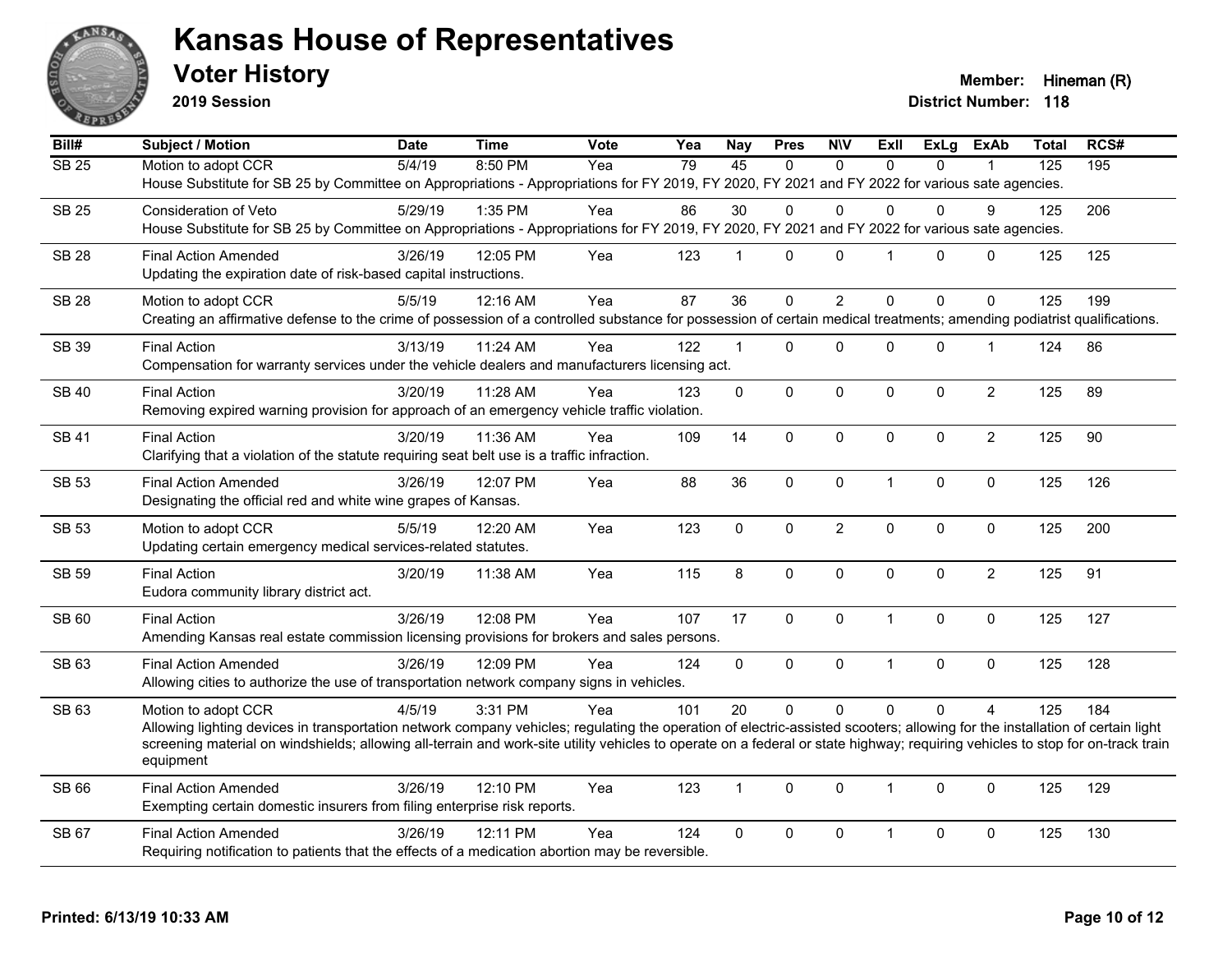

**2019 Session**

| Bill#        | <b>Subject / Motion</b>                                                                                                                                                   | <b>Date</b> | <b>Time</b> | Vote | Yea | <b>Nay</b>     | <b>Pres</b>  | <b>NIV</b>   | ExII                 | <b>ExLg</b> | <b>ExAb</b>    | <b>Total</b>     | RCS# |
|--------------|---------------------------------------------------------------------------------------------------------------------------------------------------------------------------|-------------|-------------|------|-----|----------------|--------------|--------------|----------------------|-------------|----------------|------------------|------|
| <b>SB 67</b> | Motion to adopt CCR                                                                                                                                                       | 4/5/19      | 5:24 PM     | Yea  | 85  | 35             | $\Omega$     | $\mathbf{0}$ | $\Omega$             | $\Omega$    | 5              | $\overline{125}$ | 188  |
|              | Requiring notification to patients that the effects of a medication abortion may be reversible.                                                                           |             |             |      |     |                |              |              |                      |             |                |                  |      |
| SB 67        | Consideration of Veto                                                                                                                                                     | 5/1/19      | 1:02 PM     | Yea  | 82  | 43             | $\Omega$     | $\mathbf{0}$ | $\mathbf{0}$         | $\Omega$    | $\mathbf{0}$   | 125              | 190  |
|              | Requiring notification to patients that the effects of a medication abortion may be reversible.                                                                           |             |             |      |     |                |              |              |                      |             |                |                  |      |
| SB 68        | <b>Final Action</b>                                                                                                                                                       | 3/26/19     | 12:13 PM    | Yea  | 112 | 12             | $\pmb{0}$    | $\pmb{0}$    | $\blacktriangleleft$ | 0           | $\mathbf 0$    | 125              | 131  |
|              | Prohibiting cities from requiring a valid contract franchise ordinance for the provision of wireless telecommunications services.                                         |             |             |      |     |                |              |              |                      |             |                |                  |      |
| SB 69        | <b>Final Action Amended</b>                                                                                                                                               | 3/26/19     | 12:15 PM    | Nay  | 117 | 7              | $\mathbf{0}$ | $\mathbf{0}$ |                      | $\Omega$    | $\mathbf 0$    | 125              | 132  |
|              | Substitute for SB 69 by Committee on Utilities - Requiring an electric rate study of certain electric utilities.                                                          |             |             |      |     |                |              |              |                      |             |                |                  |      |
|              |                                                                                                                                                                           |             |             |      |     |                |              |              |                      |             |                |                  |      |
| <b>SB 70</b> | <b>Final Action Amended</b><br>Allowing for temporary permits for the selling and serving of alcoholic liquor.                                                            | 3/27/19     | 9:09 AM     | Yea  | 119 | 5              | $\mathbf 0$  | $\mathbf 0$  | 0                    | 0           | $\overline{1}$ | 125              | 157  |
|              |                                                                                                                                                                           |             |             |      |     |                |              |              |                      |             |                |                  |      |
| <b>SB70</b>  | Motion to adopt CCR                                                                                                                                                       | 4/5/19      | 11:02 AM    | Yea  | 119 | $\overline{4}$ | $\mathbf 0$  | $\mathbf 0$  | $\Omega$             | $\Omega$    | 2              | 125              | 173  |
|              | Alcoholic liquor amendments relating to temporary permits, delivery of alcoholic liquors to consumers, common consumption areas and producer permits.                     |             |             |      |     |                |              |              |                      |             |                |                  |      |
| <b>SB 71</b> | <b>Final Action</b>                                                                                                                                                       | 3/26/19     | 12:16 PM    | Yea  | 123 |                | $\Omega$     | $\Omega$     |                      | $\Omega$    | $\Omega$       | 125              | 133  |
|              | Eliminating the expiration of the postsecondary technical education authority and requiring a report to the legislature.                                                  |             |             |      |     |                |              |              |                      |             |                |                  |      |
| <b>SB77</b>  | <b>Final Action Amended</b>                                                                                                                                               | 3/26/19     | 12:17 PM    | Yea  | 124 | $\Omega$       | $\Omega$     | $\Omega$     |                      | $\Omega$    | $\mathbf{0}$   | 125              | 134  |
|              | Requiring the department for children and families to offer services to children with problem sexual behavior and to such child's family.                                 |             |             |      |     |                |              |              |                      |             |                |                  |      |
| <b>SB78</b>  | <b>Final Action Amended</b>                                                                                                                                               | 3/26/19     | 12:18 PM    | Yea  | 123 |                | $\Omega$     | $\Omega$     |                      | $\Omega$    | $\Omega$       | 125              | 135  |
|              | Regulating assignment of rights or benefits to a residential contractor under a property and casualty insurance policy insuring residential real estate.                  |             |             |      |     |                |              |              |                      |             |                |                  |      |
| <b>SB78</b>  | Motion to Adopt CCR                                                                                                                                                       | 4/5/19      | 10:50 AM    | Yea  | 100 | 23             | $\Omega$     | $\Omega$     | $\Omega$             | $\Omega$    | $\overline{2}$ | 125              | 172  |
|              | Regulating assignment of rights or benefits to a residential contractor under a property and casualty insurance policy insuring residential real estate; enacting housing |             |             |      |     |                |              |              |                      |             |                |                  |      |
|              | protections for victims of domestic violence, sexual assault, human trafficking or stalking.                                                                              |             |             |      |     |                |              |              |                      |             |                |                  |      |
| SB 82        | <b>Final Action</b>                                                                                                                                                       | 3/26/19     | 12:19 PM    | Yea  | 124 | $\mathbf{0}$   | $\mathbf 0$  | $\mathbf 0$  | $\overline{1}$       | 0           | $\mathbf 0$    | 125              | 136  |
|              | Updating the state banking code.                                                                                                                                          |             |             |      |     |                |              |              |                      |             |                |                  |      |
| SB 90        | <b>Final Action</b>                                                                                                                                                       | 3/26/19     | 12:20 PM    | Yea  | 122 | $\overline{2}$ | $\Omega$     | $\Omega$     | $\overline{1}$       | $\Omega$    | $\Omega$       | 125              | 137  |
|              | Extending the tax credit under the center for entrepreneurship act to financial institutions and increasing the annual tax credit limit for all contributors.             |             |             |      |     |                |              |              |                      |             |                |                  |      |
|              |                                                                                                                                                                           |             |             |      |     |                |              |              |                      |             |                |                  |      |
| <b>SB 94</b> | <b>Final Action</b><br>Establishing a minimum course duration for motor vehicle accident prevention courses.                                                              | 3/26/19     | 12:22 PM    | Yea  | 120 | 4              | $\Omega$     | $\Omega$     | 1                    | $\Omega$    | $\mathbf 0$    | 125              | 138  |
|              |                                                                                                                                                                           |             |             |      |     |                |              |              |                      |             |                |                  |      |
| <b>SB 97</b> | <b>Final Action</b>                                                                                                                                                       | 3/26/19     | 12:23 PM    | Yea  | 124 | $\mathbf{0}$   | $\Omega$     | $\mathbf{0}$ | $\mathbf 1$          | $\Omega$    | $\mathbf{0}$   | 125              | 139  |
|              | Division of vehicles registering fleet vehicles.                                                                                                                          |             |             |      |     |                |              |              |                      |             |                |                  |      |
| SB 105       | <b>Final Action</b>                                                                                                                                                       | 3/25/19     | 10:33 AM    | Yea  | 124 | $\Omega$       | $\Omega$     | $\mathbf{0}$ | 1                    | $\Omega$    | $\mathbf{0}$   | 125              | 103  |
|              | Elections; cities; date for taking office.                                                                                                                                |             |             |      |     |                |              |              |                      |             |                |                  |      |
|              |                                                                                                                                                                           |             |             |      |     |                |              |              |                      |             |                |                  |      |